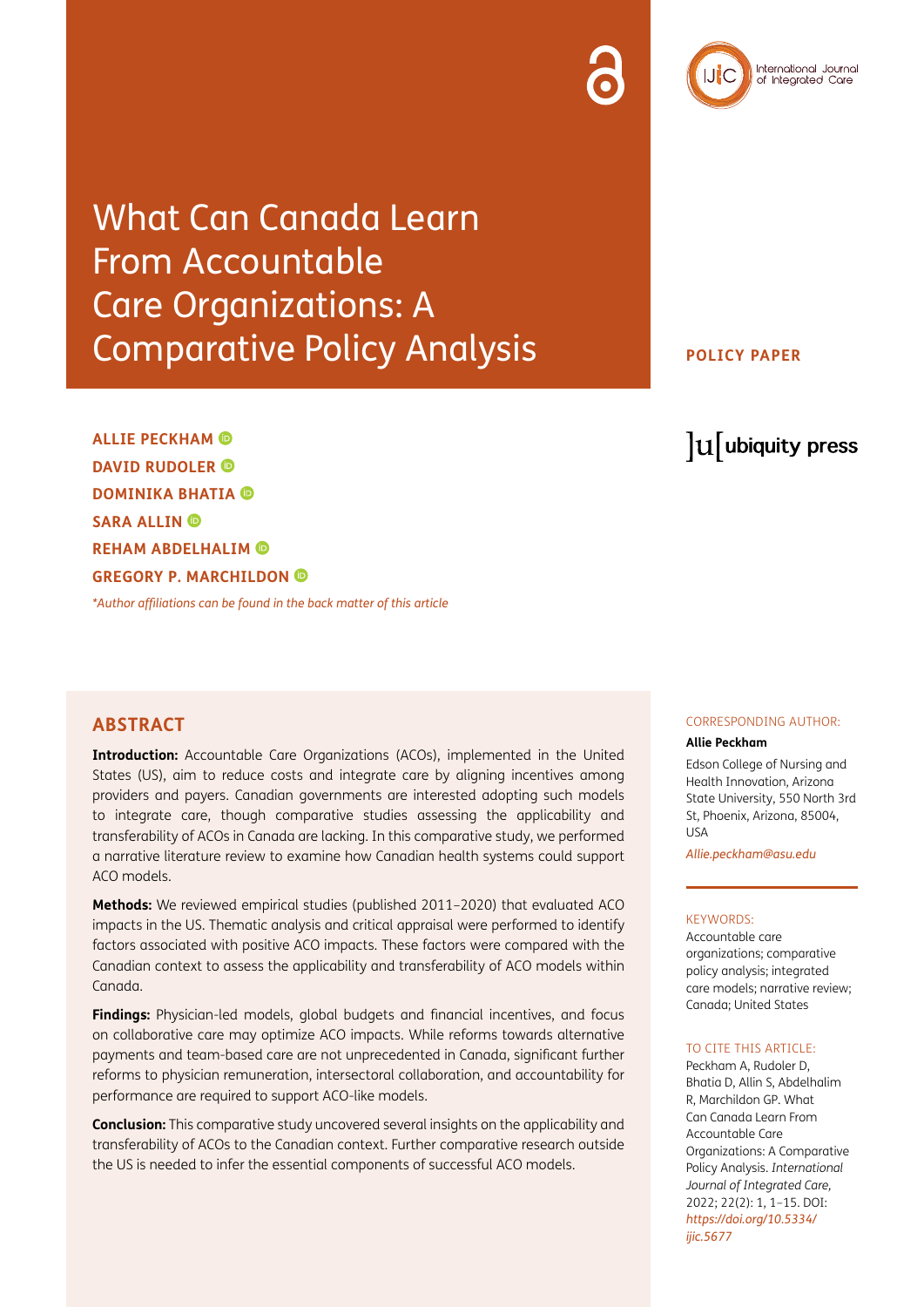## **INTRODUCTION**

The Accountable Care Organization (ACO) model, which was implemented in the United States (US) under the Patient Protection and Affordable Care Act, 2010, aims to achieve reduced costs and coordinate care by aligning incentives among providers and payers [\[1](#page-9-1)]. These pursuits are not new or unique in high-income countries. Over the past decade, there has been growing awareness of the deficiencies of fragmented, poorly integrated health systems [\[2](#page-9-1)–[4\]](#page-9-1). In Canada, the 2002 federal report offered a "Renewed Vision" for Canada's health system [[5](#page-10-0)]. Beyond the goals of integration and coordination, financial sustainability was a top concern. Similar to the intended outcomes of ACOs, there has been increasing interest in achieving integration and the "Quadruple-Aim" of improving patient and caregiver experience, improving population health, improving healthcare provider experience, and keeping per capita costs sustainable [[1\]](#page-9-1).

While there is no unifying definition of integrated care, it is often contraposed to siloed, fragmented, and episodic care [\[6](#page-10-0), [7](#page-10-0)]. The ACO model is recognized as a model of integrated care that aligns with the "processbased" definition of integrated care described by the World Health Organization, where "integration is a coherent set of methods and models on the funding, administrative, organizational, service delivery and clinical levels designed to create connectivity, alignment and collaboration within and between the cure and care sectors" [[4](#page-9-1)]. Goals of integrated care are to enhance the quality of care and life, improve consumer satisfaction and improve system efficiency [\[6, 7](#page-10-0)]. These goals match those of ACO models in improving the "Quadruple-Aim" outcomes.

The implementation of ACOs can be seen as one of the most recent attempts to move health systems toward achieving integrated care and the "Quadruple-Aim" outcomes, and Canadian and international governments have shown an increasing interest in the ACO model following experiences with ACOs in the US. For example, in 2018, the NHS in England announced a plan to redesign care and introduce ACOs [[8\]](#page-10-0). After a public outcry, these plans were changed to Integrated Care Organizations or ICOs, which describe a rage of care models that attempt to link multiple organizations to a single organization responsible for integration [[8–11\]](#page-10-0).

Yet, a range of opinions remain about whether ACOs or ACO-like models are the most effective way to achieve improvements in sustainability and integration [\[10,](#page-10-0) [12–14\]](#page-10-0). In addition, there is limited understanding of the core attributes of ACOs that contribute to their (potential) impact and the extent to which the ACO model can be transferred across jurisdictions. The successful translation of policies and programs is a core challenge in major reform efforts, as it not only requires an in-depth understanding of the intervention and the evaluative evidence, but also the context within which the intervention will be implemented [\[15\]](#page-10-0).

To address this knowledge gap, we conducted a narrative review, thematic analysis, and quality appraisal of the scientific and grey literature to identify the attributes of ACOs that are closely associated with positive impacts. We then consider whether the most prominent factors associated with positive impacts can be adopted in the Canadian healthcare context.

## **METHODS**

## **REVIEW OF SCIENTIFIC AND GREY LITERATURE**

We used a combination of structured and iterative search techniques to identify empirical quantitative, qualitative, and mixed methods peer-reviewed publications and grey sources that evaluated the impact of ACOs on any of the Quadruple-Aim outcomes between January 2011 and December 2020. We searched MEDLINE (Ovid), the Centers for Medicare and Medicaid Services (CMS) websites, Google/Google Scholar, and McMaster University's Health Systems Evidence Service using terms related to ACOs and evaluative studies, predictors of success, and Quadruple Aim outcomes. We then searched forward and backward citations, including reference lists of two review articles [\[16,](#page-10-0) [17\]](#page-10-0) to obtain additional primary studies. A total of 63 publications on ACOs were identified.

#### **ANALYSIS**

The analysis involved two stages. First, two researchers (AP, DB) developed and piloted a data extraction form that classified the following elements of all selected articles: research methods, type of ACO model studied, and the main evaluative findings presented. Two researchers (DB, RA) then extracted the relevant information from the literature. Second, we used an inductive approach to identify factors associated with positive impact. One researcher (DB) selected 27 articles where ACOs were shown to have a positive impact on at least one of the Quadruple-Aim outcomes using specifically qualitative, quantitative, or mixed methods data. Two researchers (AP, RA) then inductively and thematically assessed the extracted data, capturing and categorizing major trends in findings. A semantic approach was used, where we looked to the explicit meanings of the data as presented by the authors, rather than impose our own meanings onto the text.

#### **APPRAISAL OF EVALUATIVE LITERATURE**

To assess the factors associated with the success of the ACO model, we conducted a critical appraisal of the methodology of the evaluative literature. Qualitative methods were appraised using the Consolidated criteria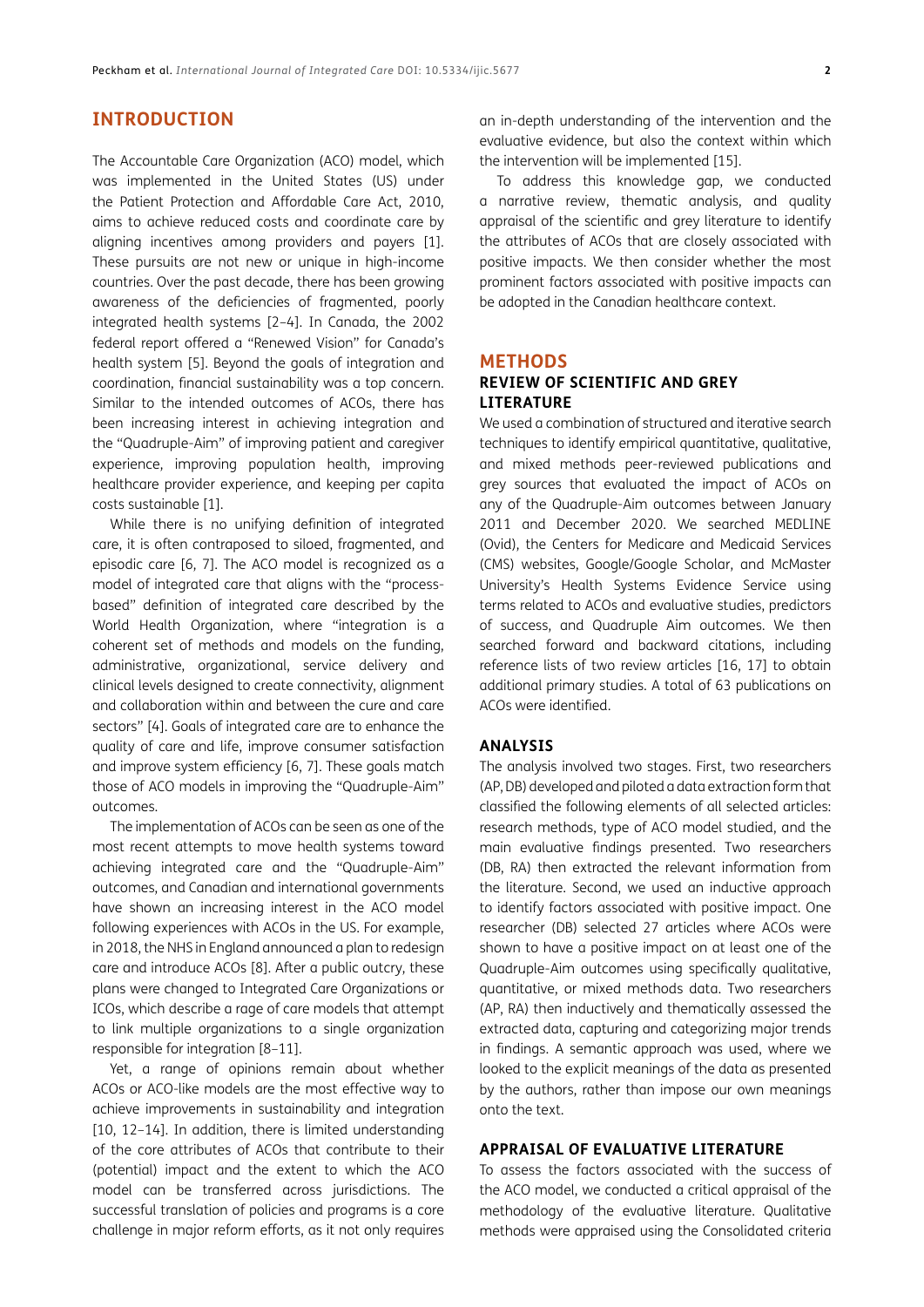for Reporting Qualitative research (COREQ) Framework [\[18\]](#page-10-0).

Only quantitative studies that employed a quasiexperimental design were considered 'higher-quality'. Quasi-experimental designs are defined as studies that combine before-and-after data with a comparison group [[19\]](#page-10-0). Quasi-experimental studies were critically appraised using the methodological criteria derived from the statistical and econometric literature (**[Table 1](#page-2-0)**). In addition, the quality and completeness of reporting in these studies was assessed using the Strengthening the Reporting of Observational Studies in Epidemiology (STROBE) statement [[20](#page-10-0)] (Supplementary file 1).

All of the quasi-experimental studies we reviewed employed a difference-in-differences (DD) method. Underpinning the validity of the DD method are two assumptions: exchangeability and conditional exogeneity [[21\]](#page-10-0). Within DD models, the exchangeability assumption suggests that if the comparison group was swapped with the intervention group in the pre-policy period, the results of the study would not change. Experimental designs achieve exchangeability through randomization. DD studies of policy interventions must

rely on the structure of the data, statistical tools, and an in-depth understanding of the policy context. Conditional exogeneity requires that the policy change is not driven by pre-policy outcomes, and that there is an absence of unobserved time-varying effects that impact the policy change and the outcome.

#### **LIMITATIONS**

It is important to note that our review of the literature was not systematic and thus should not be treated as comprehensive. Our objective was to assess the key documents that evaluated the implementation of the ACO model, to highlight the core features of ACO models that contribute to their positive impacts, and to consider whether Canada is well-positioned to implement ACO-like models. Reviews of ACO models have been completed by other scholars and we have relied on this work to ensure we have captured key studies [\[16,](#page-10-0) [17\]](#page-10-0). Additionally, as ACO models began to be implemented across the US in 2012, few studies have evaluated changes in the "Quadruple-Aim" outcomes beyond four years. As such, there remains a need for studies that evaluate the effects of ACOs on outcomes over longer follow-up periods.

<span id="page-2-0"></span>

| <b>CRITERIA</b>                                                         | <b>DESCRIPTION</b>                                                                                                                                                                                                        |
|-------------------------------------------------------------------------|---------------------------------------------------------------------------------------------------------------------------------------------------------------------------------------------------------------------------|
| <b>Exchangeability Domain</b>                                           |                                                                                                                                                                                                                           |
| More than one pre-period                                                | To assess whether trends for the outcome in the pre-policy period are<br>parallel, there is more than one pre-period time point [21, 22].                                                                                 |
| Graphical and/or statistical evaluation of parallel trends              | The trends are evaluated graphically and/or statistically to determine if<br>they are comparable [21, 23].                                                                                                                |
| Weighted/matched regression                                             | Use propensity score matching or weighting to balance intervention<br>and comparison groups on observable baseline characteristics [24].                                                                                  |
| Comparison of changes in observable characteristics                     | Assess changes over time in the composition of the intervention and<br>comparison groups [21].                                                                                                                            |
| No Time-Varying Confounding Domain                                      |                                                                                                                                                                                                                           |
| Test whether pre-policy trend predicts policy change                    | Use statistical tests to determine whether the trend for the outcome in<br>the pre-policy period predicts the policy change [21].                                                                                         |
| Control for or discuss potential sources of time-varying<br>confounding | Provide a discussion of sources of potential time-varying confounding<br>(e.g., contemporaneous policy changes) and control for them where<br>possible).                                                                  |
| Triple-difference model                                                 | Employ a difference-in-difference-in-differences model to control for<br>potential time-varying confounding [25].                                                                                                         |
| <b>Modelling Domain</b>                                                 |                                                                                                                                                                                                                           |
| Different functional forms are considered                               | If the outcome is non-linear, consider alternative functional forms [26].                                                                                                                                                 |
| Standard errors are adjusted for clustering and serial<br>correlation   | Adjust standard errors and inferential statistics for correlation between<br>individuals in a practice/group and within individuals over time [27].                                                                       |
| Large number of groups (organizations, regions, practices)              | Include a large number of groups (e.g., ACOs) to improve the power of<br>inferential statistics [27].                                                                                                                     |
| Placebo testing                                                         | Test the robustness of estimates by determining whether the statistical<br>models find an effect in places they should not (e.g., outcomes not<br>affected by policy change, time-periods before policy change) [21, 28]. |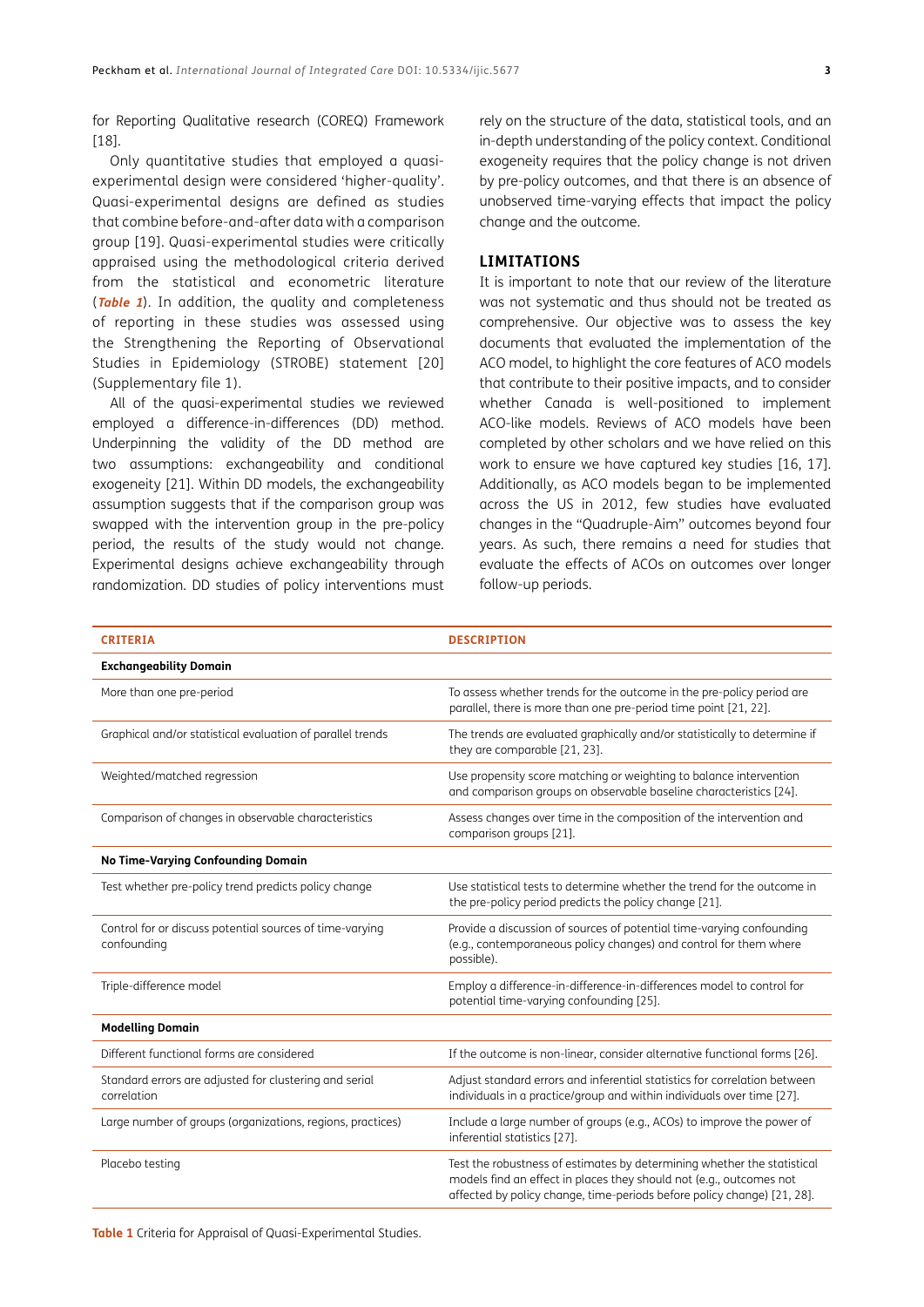## **DESCRIPTION OF THE POLICY DEVELOPMENT AND EVALUATION**

#### **CHARACTERISTICS OF THE ACO MODEL**

Canada's provinces and territories have universal publicly-funded, single-payer systems; therefore, we focus the following discussion on publicly-funded Centers for Medicare and Medicaid Services (CMS) ACO models in the US, as this setting is more comparable.

ACOs have expanded considerably in the recent years in the US. As of December 2020, there were 517 publiclyfunded ACOs across 50 states, Washington, D.C., and Puerto Rico, up from 404 in 2015 [[29](#page-10-0)]. The implementation of ACOs has been an iterative process, which has resulted in considerable heterogeneity in designs. The major CMS ACO models include: the Medicare Shared Savings Program (MSSP), the Advanced Savings Model (ASM), the ACO Investment Model (AIM), the Pioneer ACO model, and the Next Generation ACO Model (NGACO). The most common CMS ACO model is the MSSP. In 2015, there was a total of 324 (58% of all ACOs in the US) MSSP ACOs that involved physicians, hospitals, and other facilities [[16\]](#page-10-0).

The ASM model, a subgroup of the MSSP, was designed to encourage participation by smaller rural healthcare organizations and ran from 2012 to 2015 [[30](#page-10-0), [31\]](#page-11-0). In this model, the CMS provided 35 ACOs one up-front payment and 24 monthly payments adjusted for the number of historically-assigned beneficiaries to cover start-up and operational expenses [[31](#page-11-0)]. In April 2015, CMS launched the AIM to (i) establish ACOs in areas with few ACOs, and (ii) provide resources to smaller ACOs (defined as those with <10,000 beneficiaries) to sustain their participation in MSSP and transition from one-sided to two-sided financial risk [\[32\]](#page-11-0). AIM is a successor to the ASM, providing upfront and monthly payments to ACOs adjusted for preliminarily prospectively-assigned beneficiaries [[32](#page-11-0)]. Over 70% of AIMs have most of their delivery sites in rural areas [[32](#page-11-0), [33\]](#page-11-0).

The Pioneer ACO model ran as a demonstration project between 2012 and 2016. This model targeted hospitals or provider groups with existing health information technology infrastructure; experience providing coordinated, managed, and patient-centered care; as well as at least 15,000 assigned beneficiaries (5,000 for rural ACOs). The CMS selected 32 hospital and provider groups to participate in the Pioneer demonstration project, with nine remaining in the final evaluation of the model in 2016 [[34,](#page-11-0) [35](#page-11-0)]. Building on the Pioneer and MSSP ACO experience, the NGACO model was launched in January 2016 to enable ACOs to take on higher levels of risk to share in greater financial rewards [[36](#page-11-0), [37\]](#page-11-0).

All of these ACO models have similar methods of sponsorship and membership, they all participate in shared savings incentive programs, and they are all required to meet quality performance targets. ACO models can be sponsored by groups of doctors, hospitals, and other healthcare providers, who voluntarily come together to deliver and coordinate care. ACOs have a minimum of 5,000 beneficiaries assigned to them by the CMS. Beneficiaries can be assigned to an ACO if they receive at least one primary care service from a physician participating in an ACO. Beneficiaries are assigned to the ACO that provides the greatest proportion of their primary care services. The distribution of shared savings is conditional on meeting quality performance targets, spanning the following domains: patient and caregiver experience of care, care coordination and safety, preventive healthcare, and chronic disease management. In recent iterations of the ACO model, providers can share both savings and losses (called "two-sided" ACO models). By taking on greater financial risk, providers are entitled to a larger proportion of the savings. The characteristics of the CMS ACO models are summarized in **[Table 2](#page-4-0)**.

## **CHARACTERISTICS LINKED TO THE SUCCESS OF ACCOUNTABLE CARE ORGANIZATIONS**

An overview of the reviewed articles is presented in the Supplementary file 2. Our thematic analysis identified six themes containing factors linked to high-performing ACO models: (i) global budgets, accountable quality contracts, and incentives; (ii) independent physician group- versus hospital-led ACOs; (iii) baseline outcomes; (iv) physician turn over; (v) shifting care to outpatient settings; and (vi) risk. **[Table 3](#page-5-0)** summarizes which of the reviewed articles discussed the identified success factors.

## **GLOBAL BUDGETS, ACCOUNTABLE QUALITY CONTRACTS, AND INCENTIVES**

Studies highlighted that a shift from fee-for-service reimbursement to global budget funding models was a contributing factor to successful ACO outcomes. Global budgets are fixed prospective payments that cover operating expenses for a specific period of time, and are often based on historical budgeting, but can also be adjusted to account for factors like patient casemix and volume [\[38](#page-11-0)]. However, studies also cautioned that if the funding arrangements do not target specific care processes and outcomes to clinically relevant indicators, both quality and cost management may not improve [\[39](#page-11-0)–[44](#page-11-0)]. Studies spoke to the importance of clinically relevant quality indicators that focus on both outcomes and processes in order to improve quality, reduce "stinting of care" (i.e., providing limited care to achieve spending targets), and support disadvantaged populations [\[43–49\]](#page-11-0).

Compared to fee-for-service programs, global budgets were thought to "unlock" the benefits of ACOs [[50](#page-11-0)]. Huskamp et al., (2016) suggested that five-year global budgets provide physicians with the flexibility to coordinate care in a way that traditional fee-for-service models cannot [[46\]](#page-11-0). McWilliams et al., (2013) suggested that these payment schemes increased provider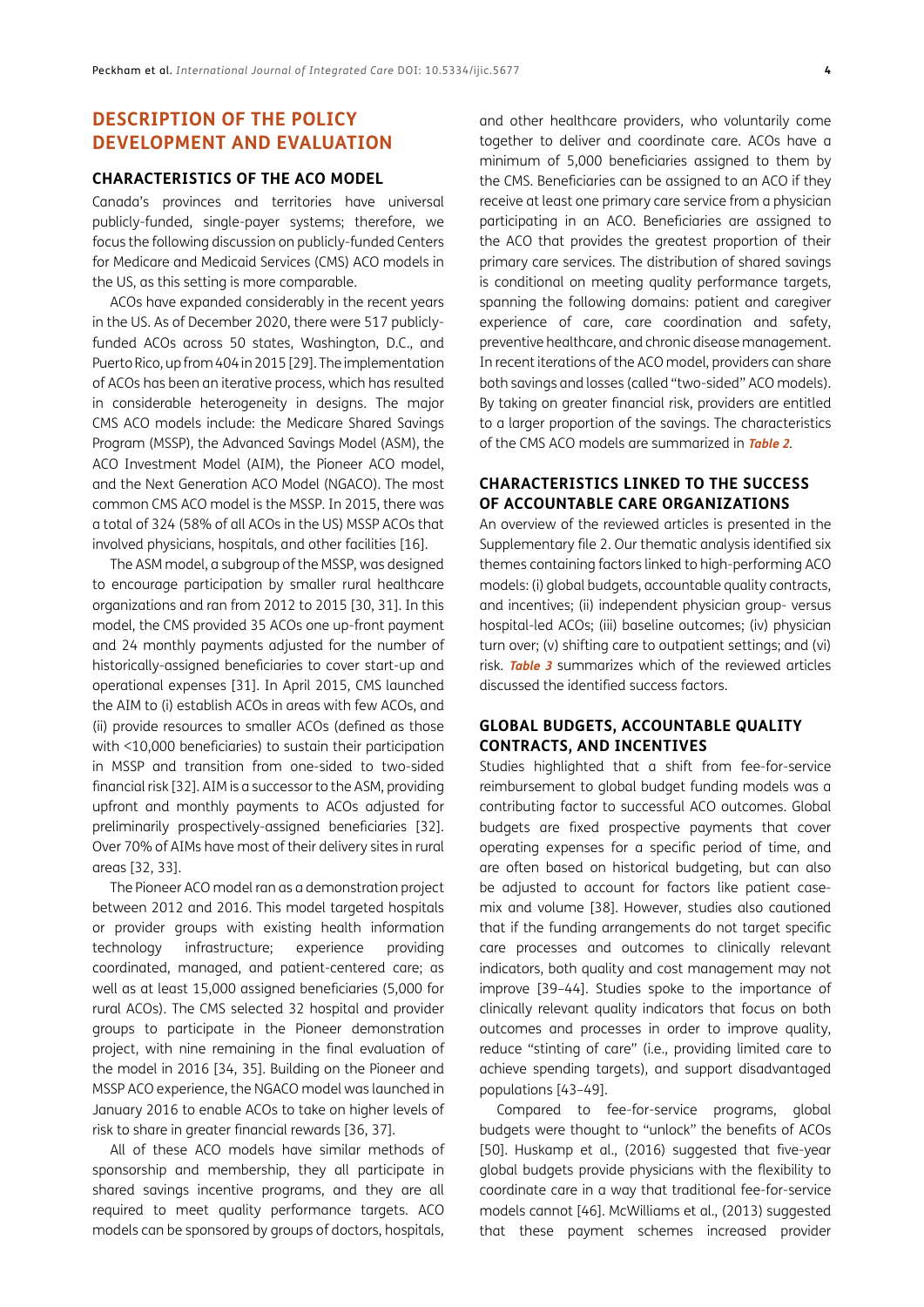| <b>MODEL TYPE</b>                                                    | <b>RISK AND SHARED SAVINGS</b>                                                                                                                                                                       | <b>NUMBER OF ACOS</b>                                                   | <b>NUMBER OF</b><br><b>BENEFICIARIES</b>                        |  |
|----------------------------------------------------------------------|------------------------------------------------------------------------------------------------------------------------------------------------------------------------------------------------------|-------------------------------------------------------------------------|-----------------------------------------------------------------|--|
| <b>Medicare Shared Savings</b><br>Program, MSSP<br>$(2012$ -ongoing) | One-sided: Share savings with the CMS up to<br>a maximum of 50% (if quality performance<br>standards are met).                                                                                       | One-sided (2020): 325<br>Two-sided (2020): 192                          | Total (2020): 11.2<br>million<br>Mean per ACO (2020):<br>21,663 |  |
| $[29]$                                                               | Two-sided: Larger share of savings in exchange<br>for sharing losses with CMS. Maximum 60% (if<br>quality performance standards are met).                                                            |                                                                         |                                                                 |  |
| Pioneer ACO Program                                                  | Originally less financial risk. Not responsible to                                                                                                                                                   | 32 launched (2012)                                                      | Total (2014): 816,362                                           |  |
| $(2012 - 2016)$<br>[34, 35]                                          | pay CMS for any losses during contract period.                                                                                                                                                       | 9 remaining in 2016                                                     | Mean per ACO (2014):<br>35,494                                  |  |
| Advanced Savings Model, ASM                                          | One-sided: Share savings only with the CMS 50%.                                                                                                                                                      | 36 launched (2012)                                                      | Total (2014): 288,278                                           |  |
| $(2012 - 2015)$<br>[30, 31]                                          | Two-sided: Larger share of savings in exchange<br>for sharing loses with CMS.                                                                                                                        | 33 remaining in 2015                                                    | Mean per ACO (2014):<br>8,237                                   |  |
|                                                                      | Savings/loss rates: 2-3.9% based on ACO size<br>(difference between an ACOs benchmark and<br>actual spending).                                                                                       |                                                                         |                                                                 |  |
| ACO Investment Model, AIM                                            | Purpose of AIM is to enable smaller/rural ACOs                                                                                                                                                       | 45 launched (2015)                                                      | Total (2017): 487,000                                           |  |
| $(2015 - 2020)$                                                      | to transition from one-sided to two-sided risk,<br>wherein they become liable for paying CMS a                                                                                                       | 14 remaining in 2020                                                    | Mean per ACO (2017):<br>10,822                                  |  |
| [32, 33]                                                             | percentage of Medicare spending above their<br>benchmark.                                                                                                                                            | 9 moved to two-sided<br>risk by 2019 and 7 of<br>these remained in 2020 |                                                                 |  |
| Next Generation ACO, NGACO                                           | Providers take on higher levels of financial risk for                                                                                                                                                | 18 launched (2016)                                                      | Total (2019): 1,399,398                                         |  |
| $(2016$ -ongoing)<br>[36, 37]                                        | greater rewards. If spending exceeds benchmark<br>80-100% loss share rate. If spending is below<br>the benchmark 80-100% savings share rate.<br>Physicians eligible for 5% bonuses starting in 2019. | 41 operating in 2019                                                    | Mean per ACO (2019):<br>34,132                                  |  |

<span id="page-4-0"></span>**Table 2** Major CMS ACO Models in the US.

engagement in activities like changing referral processes, focusing on high-risk case management, and redesigning care patterns to reduce waste [[50](#page-11-0)].

## **INDEPENDENT PHYSICIAN GROUP- VERSUS HOSPITAL-LED ACCOUNTABLE CARE ORGANIZATIONS**

There remains disagreement in the literature about whether it is optimal for ACOs to be led by independent physician groups or by hospitals. ACO models led by independent physician groups were linked to high performance in terms of cost savings [\[48](#page-11-0), [52](#page-11-0), [53](#page-11-0)], while hospital-led ACOs were not [[54–56\]](#page-12-0). This was attributed to stronger incentives for physician group practices to lower inpatient and hospital outpatient spending [\[52,](#page-11-0) [53\]](#page-11-0). Studies also highlighted the value of having larger organizations (e.g., hospitals) lead integration efforts [[54](#page-12-0)–[56](#page-12-0)]. These studies focused on the capacity of ACOs to navigate broader health system structures rather than their ability to achieve savings. Individual physician groups, patient-centered medical homes, and insurers were seen to be limited in their ability to independently track healthcare use across systems [[55](#page-12-0)]. We identified three factors that these studies highlighted as being associated with the success of hospital-led ACOs; information tracking and sharing [[54](#page-12-0)–[56\]](#page-12-0), guideline and procedure usage across

a larger community of actors [\[55,](#page-12-0) [57\]](#page-12-0), and integration of networks of physicians [[55](#page-12-0)].

#### **BASELINE OUTCOMES AND STARTING POINTS**

ACOs with different baseline outcomes (or starting points) experienced different degrees of cost-savings. In particular, some ACOs that targeted high-cost patients would not always achieve sustainable outcomes beyond the first few years of implementation [\[58,](#page-12-0) [59\]](#page-12-0). Studies stressed that much of the cost-savings found in the first two years were attributed to an initial focus on case management for high-cost, high-risk, clinically vulnerable, and medically complex patients [\[43,](#page-11-0) [57,](#page-12-0) [60](#page-12-0)–[63](#page-12-0)].

#### **CONSISTENCY OF CARE AND PROVIDER BUY-IN**

High turnover rates of physicians participating in ACOs were linked to fewer cost-savings over the first two years of the model [[62](#page-12-0)]. On the other hand, receiving consistent primary care from an ACO for over 12 months was associated with reduced costs, inpatient days, and readmission rates to the discharging hospitals, though, due to short study follow-up periods, it remains unclear whether these changes persisted beyond 24 months. Moreover, longer patient attribution to an ACO was associated with increases in outpatient utilization and prescribing [[64](#page-12-0)].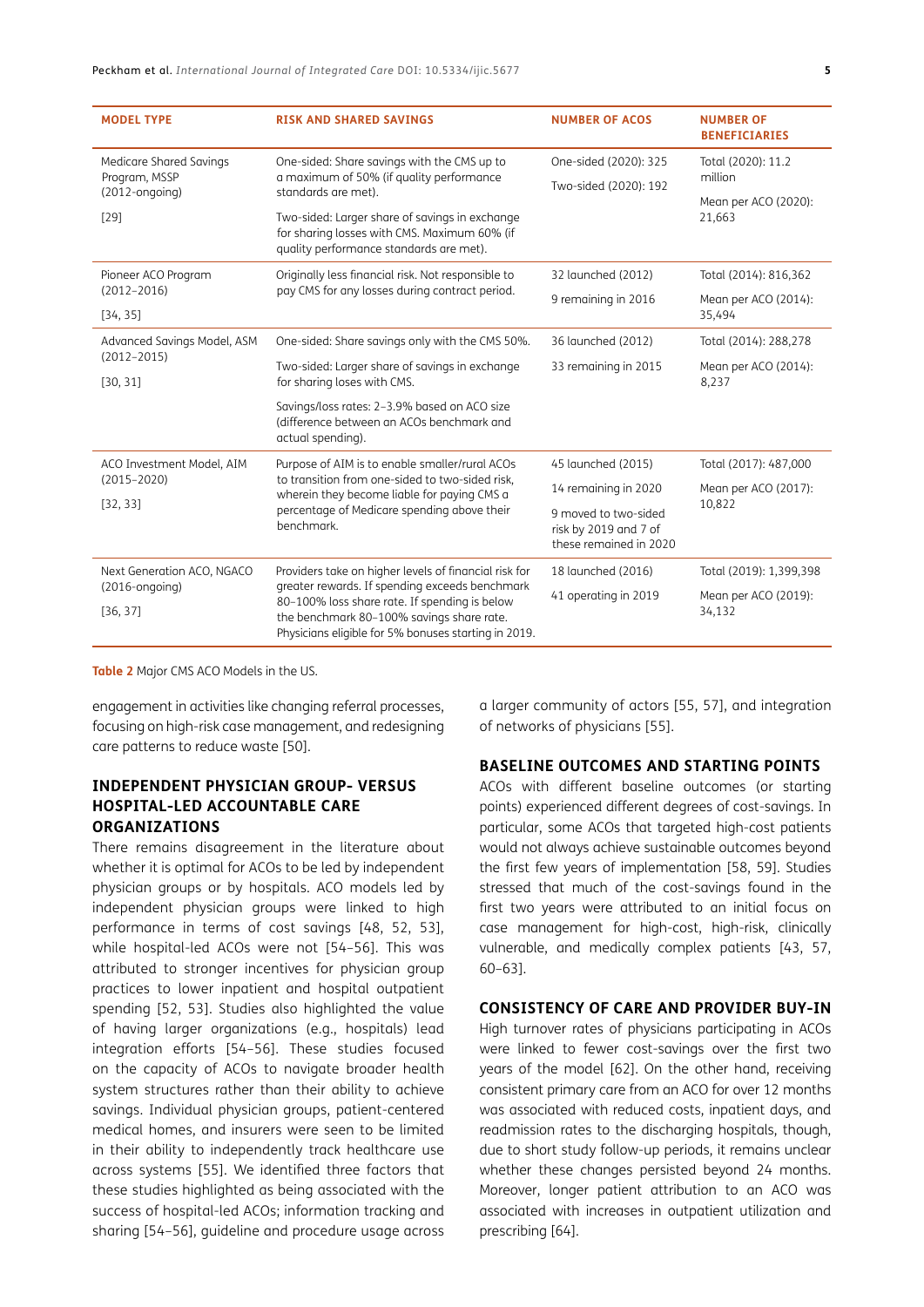| STUDY*                   | <b>GLOBAL</b><br><b>BUDGETS,</b><br>AQC, AND<br><b>INCENTIVES</b> | <b>INDEPENDENT</b><br><b>PHYSICIAN</b><br><b>GROUP-LED</b><br><b>ACOs</b> | <b>HOSPITAL-</b><br><b>LED ACOS</b> | <b>BASELINE</b><br><b>OUTCOMES</b><br><b>AND</b><br><b>STARTING</b><br><b>POINTS</b> | <b>CONSISTENCY</b><br><b>OF CARE AND</b><br><b>PROVIDER</b><br><b>BUY-IN</b> | <b>SHIFTING</b><br><b>CARE TO</b><br><b>OUTPATIENT</b><br><b>SETTINGS</b> | RISK**       |
|--------------------------|-------------------------------------------------------------------|---------------------------------------------------------------------------|-------------------------------------|--------------------------------------------------------------------------------------|------------------------------------------------------------------------------|---------------------------------------------------------------------------|--------------|
| Barry (2015) [72]        |                                                                   |                                                                           |                                     |                                                                                      |                                                                              | ✓                                                                         |              |
| Borza (2019) [57]        |                                                                   |                                                                           | ✓                                   | ✓                                                                                    |                                                                              | √                                                                         |              |
| Chien (2014) [42]        | ✓                                                                 |                                                                           |                                     |                                                                                      |                                                                              |                                                                           |              |
| Christensen (2016a) [45] | ✓                                                                 |                                                                           |                                     |                                                                                      | $\checkmark$                                                                 |                                                                           |              |
| Christensen (2016b) [64] | ✓                                                                 |                                                                           | $\pmb{\times}$                      |                                                                                      | ✓                                                                            |                                                                           |              |
| Colla (2016) [60]        |                                                                   |                                                                           |                                     | ✓                                                                                    |                                                                              |                                                                           |              |
| Colla (2019) [70]        |                                                                   |                                                                           |                                     |                                                                                      |                                                                              | ✓                                                                         |              |
| Geyer (2016) [54]        |                                                                   | ✓                                                                         | ✓                                   |                                                                                      |                                                                              |                                                                           |              |
| Huskamp (2016) [46]      | ✓                                                                 |                                                                           |                                     |                                                                                      |                                                                              |                                                                           |              |
| Joyce (2017) [73]        | ✓                                                                 |                                                                           |                                     |                                                                                      |                                                                              |                                                                           |              |
| Kelleher (2015) [55]     |                                                                   | ✓                                                                         | $\checkmark$                        |                                                                                      |                                                                              | $\checkmark$                                                              |              |
| Lowell (2018) [71]       |                                                                   |                                                                           | ×                                   |                                                                                      |                                                                              |                                                                           | ×            |
| McWilliams (2013) [51]   | ✓                                                                 |                                                                           |                                     |                                                                                      |                                                                              |                                                                           |              |
| McWilliams (2014) [61]   |                                                                   |                                                                           |                                     | $\checkmark$                                                                         |                                                                              |                                                                           |              |
| McWilliams (2015) [58]   |                                                                   |                                                                           | ×                                   | ✓                                                                                    |                                                                              |                                                                           |              |
| McWilliams (2016) [52]   |                                                                   | ✓                                                                         | ×                                   |                                                                                      |                                                                              |                                                                           |              |
| McWilliams (2017) [74]   |                                                                   |                                                                           | ×                                   |                                                                                      |                                                                              |                                                                           |              |
| McWilliams (2018) [53]   |                                                                   | ✓                                                                         |                                     |                                                                                      |                                                                              |                                                                           |              |
| Nyweide (2015) [62]      |                                                                   |                                                                           |                                     | ✓                                                                                    | $\checkmark$                                                                 | $\checkmark$                                                              |              |
| Resnick (2018) [44]      | $\checkmark$                                                      |                                                                           |                                     |                                                                                      |                                                                              |                                                                           |              |
| Rutledge (2019) [47]     | √                                                                 |                                                                           |                                     |                                                                                      | ✓                                                                            |                                                                           |              |
| Ryan (2017) [56]         |                                                                   | ✓                                                                         | ✓                                   |                                                                                      |                                                                              |                                                                           |              |
| Song (2011) [43]         | ✓                                                                 |                                                                           |                                     | ✓                                                                                    |                                                                              | ✓                                                                         |              |
| Song (2012) [59]         | ✓                                                                 |                                                                           |                                     | ✓                                                                                    |                                                                              | ✓                                                                         | $\checkmark$ |
| Song (2017) [48]         |                                                                   | ✓                                                                         |                                     |                                                                                      |                                                                              |                                                                           |              |
| Stuart (2017) [49]       | ✓                                                                 |                                                                           |                                     |                                                                                      |                                                                              |                                                                           |              |
| Trombley (2019) [63]     |                                                                   |                                                                           |                                     | $\checkmark$                                                                         |                                                                              | $\checkmark$                                                              |              |

<span id="page-5-0"></span>**Table 3** Summary of ACO Success Factors.

\* This table only lists studies that have demonstrated a positive impact of ACOs on at least one pre-specified outcome.

\*\* Since very few ACOs assumed 100% risk in the first year of operation, whether assuming 100% risk was associated with reduced spending remained unclear. However, the few ACOs that did assume 100% risk showed significantly lower Medicare spending.

Legend:  $\checkmark$  = factors linked to success of ACOs, as identified by thematic analysis;  $*$  = factors that challenged the success of ACOs, as identified by thematic analysis; blank = factors not discussed in the study.

Abbreviations: Alternative Quality Contract, AQC.

There was agreement within the literature that involvement of non-physician staff is an ACO success factor, and that meaningful engagement and formalized interdisciplinary teams were necessary components for accomplishing this goal [\[41,](#page-11-0) [47](#page-11-0), [65](#page-12-0)–[69](#page-12-0)]. Indeed, expanding teams to include non-physician staff and developing a formalized approach to broaden scopes of practice was thought to offset work-load and administrative burden related to changes in care approaches and reporting requirements, which, in turn, may reduce employee turnover [[39](#page-11-0)].

#### **SHIFTING CARE TO OUTPATIENT SETTINGS**

A decline in inpatient utilization among ACO-aligned beneficiaries was linked to spending reductions [[55](#page-12-0), [57,](#page-12-0) [62](#page-12-0), [63\]](#page-12-0). This decline in inpatient utilization was suggested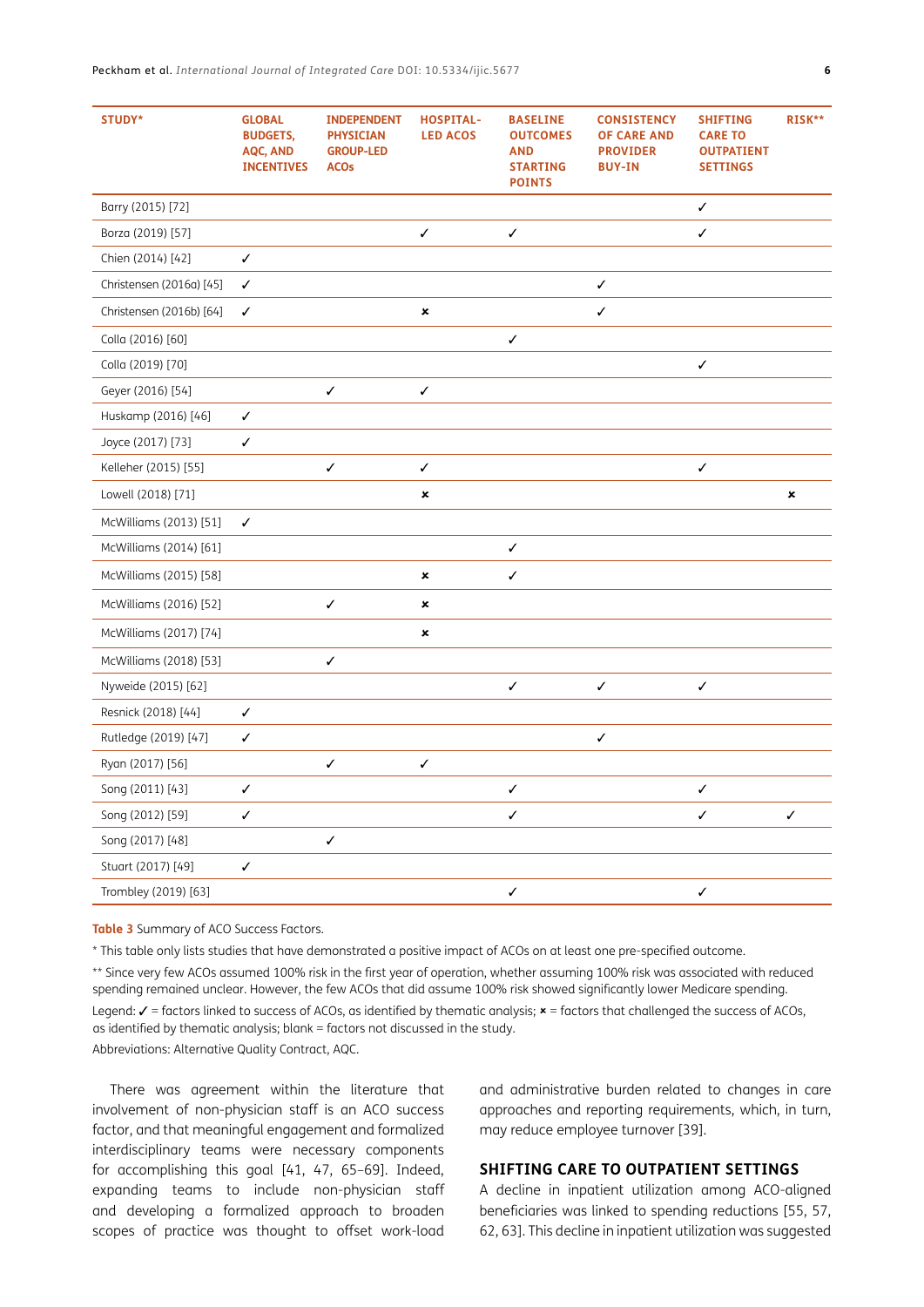to be owed to referrals to lower-cost outpatient settings [\[62, 70\]](#page-12-0).

#### **RISK**

Two studies suggested that ACOs that assumed higher financial risk for over-spending were able to reduce spending at a greater level than those that took on less risk [[59](#page-12-0), [71](#page-12-0)]. However, the authors noted that this relationship may be questionable since very few ACOs assumed high amounts of risk in their first year of operation, which limited the time-frame for evaluation.

## **CHARACTERISTICS OF ACOS SUPPORTED BY HIGH QUALITY EVALUATIVE STUDIES**

To assess whether higher quality evidence supports the identified ACO success factors, we performed a critical appraisal of the methodology of the reviewed studies. Based on this appraisal, we highlighted the findings of seven high quality studies (**[Table 4](#page-6-0)**).

Several of these studies focused on the Accountable Quality Contract (AQC) model [\[43, 51\]](#page-11-0). The AQC is a private contracting model for ACOs developed by Blue Cross Blue Shield of Massachusetts (BCBSMA) in 2009 that served as a blueprint for subsequent ACO models rolled out nationwide. The AQC is primarily physician-led, uses global payments mixed with pay for performance, and is similar to the two-sided CMS models noted previously [[17](#page-10-0), [59](#page-12-0)]. At the time of writing over 80% of Massachusetts physicians and hospitals participate in AQC [[75](#page-12-0)]. One study of 11 provider organizations that entered the AQC between 2009–2010 demonstrated that the model achieved cost savings, but had mixed results with respect to chronic disease management quality indicators [[51](#page-11-0)]. Studies by Song et al., [2017, 2011] covering 7–17 practices that entered AQC between 2009–2012, examined a broader set of indicators and found that the implementation of the AQC was associated with improvements in some quality measures, but not in patient outcomes (e.g., hospitalization and readmissions) [[43, 48\]](#page-11-0).

Studies of the MSSP ACOs found evidence of at least modest savings that were maintained over time [\[52,](#page-11-0) [53](#page-11-0), [74](#page-12-0)]. However, these savings seemed to be sustained

| <b>STUDY</b>           | <b>SUMMARY OF FINDINGS</b>                                                                                                                                                                                                                                                                                                                                                                                                                                                                                                                                                                                                                                |
|------------------------|-----------------------------------------------------------------------------------------------------------------------------------------------------------------------------------------------------------------------------------------------------------------------------------------------------------------------------------------------------------------------------------------------------------------------------------------------------------------------------------------------------------------------------------------------------------------------------------------------------------------------------------------------------------|
| Song (2011) [43]       | The implementation of the Blue Cross Blue Shield of Massachusetts AQC was associated with "modest<br>slowing of spending growth and improved quality." While a higher-quality study based on our criteria, the<br>authors only observed one year of outcomes post-implementation.                                                                                                                                                                                                                                                                                                                                                                         |
| McWilliams (2013) [51] | Studied the impact of the AQC observing two years of implementation (2009 and 2010) and two years<br>post-implementation. The authors found that the implementation of the AQC was associated with lower<br>spending after the second year, particularly in outpatient care, procedures, imaging, and tests. They also<br>found associations with improvements in some quality of process measures for diabetes and cardiovascular<br>disease, but not with hospitalization, readmission, or cancer screening.                                                                                                                                            |
| McWilliams (2016) [52] | Evaluated the performance of MSSP ACOs and compared primary care groups to hospital-integrated groups.<br>The authors found that the introduction of the MSSP ACOs was associated with reduced Medicare spending<br>by the ACOs that entered the MSSP in 2012, but not those that entered in 2013. Generally, savings were<br>greater among primary care groups than hospital-integrated groups. The authors found mixed results on<br>measures of quality.                                                                                                                                                                                               |
| McWilliams (2017) [74] | This study evaluated the impact of the MSSP on post-acute care spending and utilization. The authors found<br>that participation in an MSSP was associated with reductions in post-acute care spending without any<br>reduction in care quality.                                                                                                                                                                                                                                                                                                                                                                                                          |
| Song (2017) [48]       | Studied the impact of the AQC on spending and quality of process and outcome measures comparing<br>enrollees with both lower- and higher socioeconomic statuses. The difference-in-difference-in-differences<br>approach was used to compare enrollees to non-enrollees across these socioeconomic strata. Their findings<br>suggested that the implementation of the AQC was generally associated with improvements in quality<br>of process measures, and that the magnitude of the improvement was higher among those of lower<br>socioeconomic status. However, the authors found no difference in outcome measures or spending across<br>SES strata. |
| McWilliams (2018) [53] | This study evaluated the impact of the MSSP after three years of operation. In particular, the authors<br>studied whether the savings achieved by early adopters were replicated by newer ACOs. The authors found<br>that participation in the MSSP was associated with reductions in Medicare spending among physician-led<br>groups, but not among hospital-integrated ACOs.                                                                                                                                                                                                                                                                            |
| Resnick (2018) [44]    | This study evaluated the impact of MSSP ACO enrollment on changes in appropriate cancer screening<br>rates. Appropriateness was determined based on patient age and predicted survival. If screening increased<br>for those who would most benefit and decreased for those who would not, then appropriateness was<br>improved. The authors found that enrollment in an MSSP ACO was associated with "modest" improvements<br>in appropriate breast and colorectal cancer screening. MSSP ACO enrollment was also associated with<br>decreased prostate cancer screening regardless of age or predicted survival.                                         |

<span id="page-6-0"></span>**Table 4** Findings from Seven Higher Quality Quasi-Experimental Studies.

Abbreviations: Alternative Quality Contract, AQC; Medicare Shared Savings Program, MSSP; Socioeconomic status, SES.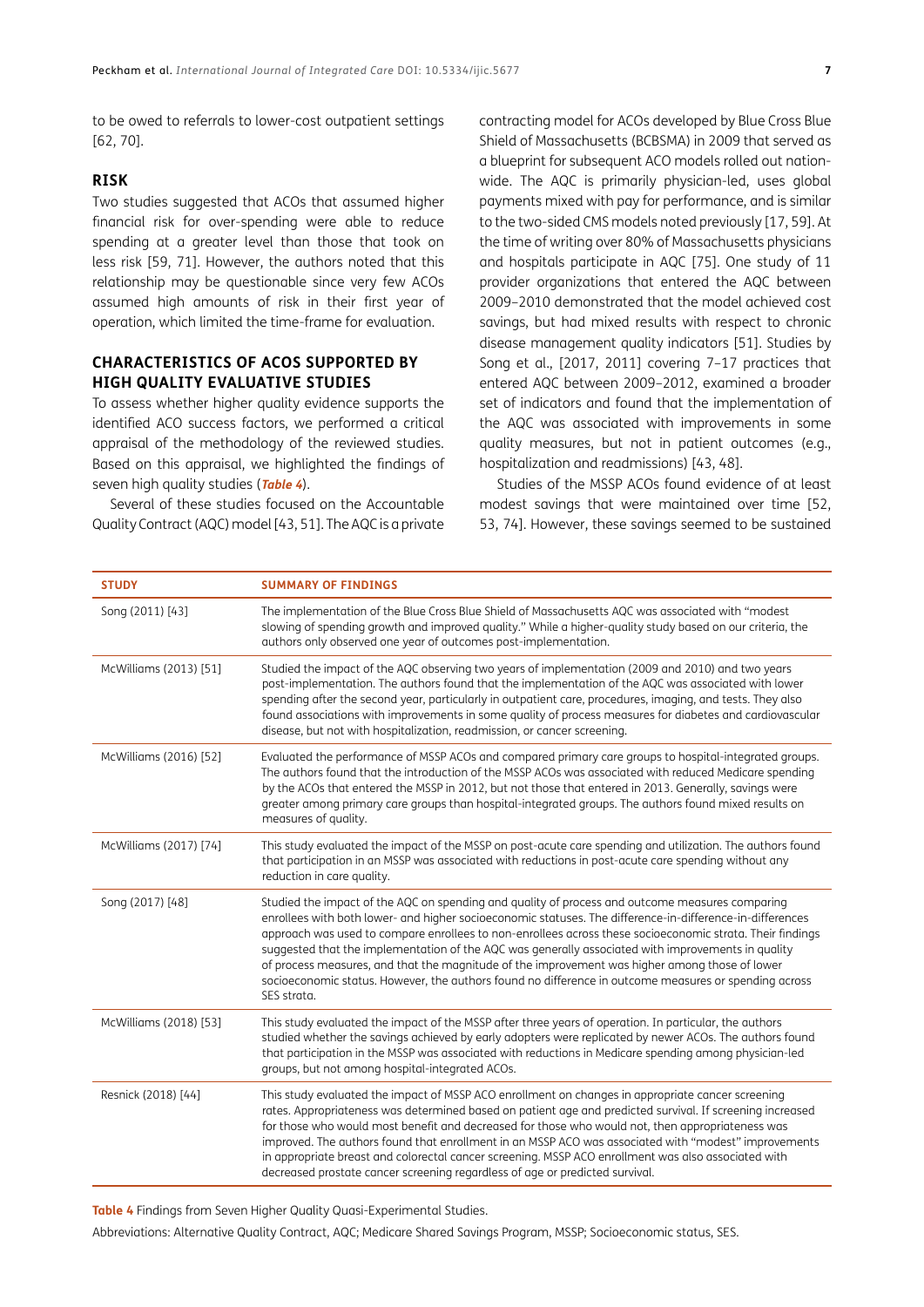only for physician-led groups, not hospital-integrated ACOs [\[52,](#page-11-0) [53](#page-11-0)]. Evidence regarding improvements in quality of process measures were found, but evidence for improvements in overall quality and patient outcomes was mixed [\[44, 52](#page-11-0)]. Finally, ACOs that focused on higherrisk populations than those with lower socioeconomic status tended to achieve greater improvements in savings and quality of process measures than ACOs that focused on lower-risk and higher socioeconomic status populations [\[48](#page-11-0)].

Overall, based on the thematic analysis, quality appraisal of the evaluative evidence, and the frequency of mention across studies, we isolated three factors that appear to be conducive to optimal ACO performance:

- **1.** There is evidence supporting the potential for improved quality of care and reduced costs with physician group-led ACOs than with other models. For hospital-led ACOs, financial integration with physicians has been linked to increased chances of cost-savings and quality improvement.
- **2.** Global budgets and Accountable Quality Contracts encourage the development of processes that include estimating the risk of readmission, discharging patients with follow-up, and the use of electronic tools (e.g., electronic medication reconciliation). This payment approach allows for flexibility, and encourages the use of preventive strategies.
- **3.** A focus on cross-sector collaboration and teambased approaches were associated with improved medication reconciliation, reduced service utilization, provider buy-in, meeting the needs of the most vulnerable populations in rural locations, and reduced workplace stress. Additionally, deliberate inclusion of interdisciplinary teams was valued by providers and encouraged their participation in ACO models.

## **THE US ACO EXPERIENCE AND THE CANADIAN CONTEXT**

There has been vast research describing the process of comparative policy analysis, as well as the interpretation of such analysis and implications for policy implementation [\[15,](#page-10-0) [76–80\]](#page-13-0). In line with much of Marmor's (2005, 2017) work, the present research relies heavily on offering a descriptive assessment of the experiences of ACOs in the US and the current context in Canada to not only simplify "muddled language", but also to discuss contextual differences that may impact the applicability of the ACO experience in Canada [\[15](#page-10-0), [76](#page-13-0)]. To do this, in the previous section of the paper, we identified and described key features of ACO models and highlighted elements of effective models based on the reviewed literature.

Canadian governments are interested in the ACO model, in essence, to help achieve the goals of the

"Quadruple-Aim". Relying on the findings of the thematic analysis that identified key factors of success, in this section, we compare the core factors with the current Canadian context to gain insight into their possible applicability and transferability within Canada.

In Canada, the federal government shares responsibility for the funding of healthcare services, while each of the thirteen provinces and territories manage their own universal single-payer healthcare systems. Hospital and physician services hold a privileged position within Canadian Medicare. Under the *Canada Health Act* (1985), provinces are required to cover their beneficiaries for the full cost of medically necessary hospital and physician services in order to be eligible for federal cash transfers. Provinces may also cover other healthcare services, such as long-term care and mental health and addictions care (not provided in hospitals or by physicians), in their provincial health insurance programs, though coverage varies across the country. This means that the majority of hospital and physician services are publicly funded (including inpatient and physician-delivered mental health services). Yet, hospitals are independent not-for-profit organizations (in Ontario, Canada's most populous province), and physicians generally work in independent practices (including a minority working in group practices) and are paid mostly on a fee-for-service basis with no mechanism to hold physicians accountable for quality or efficiency-related outcomes [\[81](#page-13-0)]. This system of public funding and private delivery has contributed to fragmentation of service delivery, both within and across sectors [\[82](#page-13-0)].

## **INSIGHT 1: PHYSICIAN-LED ACCOUNTABLE CARE ORGANIZATIONS**

The longstanding independence of physicians in Canada poses some challenges for the implementation of a physician group-led ACO model. In Canada, physician services are largely disconnected from other health and social services, which can make it challenging for physician groups to adopt a leadership role in coordinating services for populations and/or in securing the participation of community-based physician practices [\[83](#page-13-0)].

The implementation of an ACO-like model would not be the first time provincial/territorial governments have attempted to improve coordination of care across hospital and community-based sectors. In Alberta, the Primary Health Care Integration Network connects zones of Alberta Health Services — the central planning body for the delivery of healthcare services in Alberta with primary care teams (called Primary Care Networks or PCNs), Strategic Clinical Networks, Alberta Health (a government department), and academic partners [[84](#page-13-0)]. This initiative is supported by an amended (2016) master agreement between the Alberta Medical Association, the Government of Alberta, and the Alberta Health Services [[85](#page-13-0)]. The ultimate goal of PCNs is to achieve improvements in the "Triple–Aim" objectives by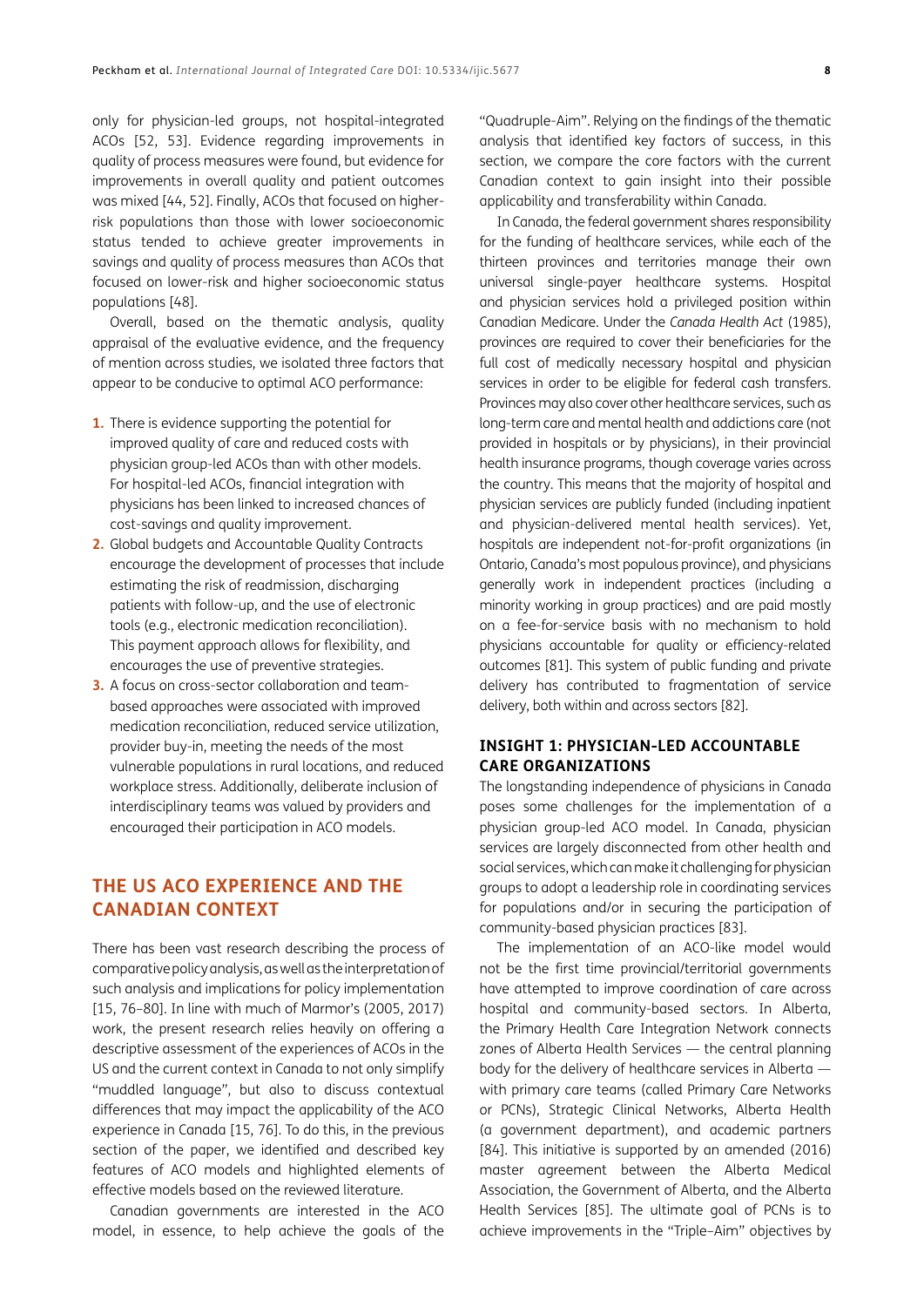enhancing transitions between care settings [\[86](#page-13-0)]. While this did not necessarily overcome the challenges related to physician independence or produce transformative change in terms of integrating the full continuum of care in Alberta, PCNs have successfully created a culture of shared responsibility between providers and payers, which is unique in Canada [[87](#page-13-0)–[89](#page-13-0)].

In 2012, the Government of Ontario implemented the Health Links initiative. This is a decentralized planning initiative, organized by volunteering health and social care organizations [[90\]](#page-13-0). Health Links aimed to improve coordination and reduce duplication of care by connecting health and social care providers to develop shared care plans for enrolled patients. Unfortunately, Health Links experienced difficulty securing the participation of solo and group physician practices who lacked capacity to engage in the coordination activities of the Health Links program [[91](#page-13-0)]. In 2019, Ontario introduced Ontario Health Teams (OHTs) that are being phased into operation over the course of 2020/2021.

The degree to which the aforementioned models will achieve physician integration and leadership remains unknown. The difficulty experienced with the Ontario initiatives likely lies in the "founding bargain" between the medical profession and the government. In Ontario, where community-based physicians mostly work in independently owned and operated practices, efforts to achieve such integration may be complicated by the fragmentation of the medical sector, which privileges physician independence, and could challenge reforms to funding arrangements without direct engagement with the medical profession [[88](#page-13-0)].

While this approach was not favored in the literature, Canadian governments could lean on hospital-led teambased practices to take charge in regional planning initiatives, since the majority of hospitals (outside of Ontario) do not maintain the degree of independence that physicians do [\[92](#page-13-0)]. Given the nature of physician independence in the Canadian context, such an approach may be the most feasible.

## **INSIGHT 2: GLOBAL BUDGETS AND ALTERNATIVE PAYMENT MODELS**

The literature on ACOs suggests the need to move away from fee-for-service funding to a global budget model that is integrated across providers and sectors. For most jurisdictions in Canada, this would require significant payment reform for physician services. In 2017, 73% of clinical payments to physicians were fee-for-service payments, ranging from 3% in the Northwest Territories to 87% in Alberta. The proportion of physicians whose payment consisted of more than 50% fee-for-service payment was 74% in the reporting jurisdictions [\[93](#page-13-0)].

There is some precedent for significant payment reform for physicians in Canada. Ontario implemented a series of alternative payment models between 1999 and 2012 that resulted in the majority of primary care physicians opting out of traditional fee-for-service payment. This demonstrates the possibility and opportunity for future reform efforts and for other provinces to implement reform strategies similar to Ontario. However, feefor-service remains the dominant method of paying specialist physicians [[88\]](#page-13-0).

The majority of Alberta's physicians remain on fee-for-service payment schemes. However, with the development of PCNs, there have been attempts to achieve coordination through aligning incentives among providers and payers, which is a unique approach for Canada and demonstrates potential for shared accountability among payers and providers [[87](#page-13-0), [89,](#page-13-0) [94,](#page-13-0) [95](#page-13-0)].

#### **INSIGHT 3: TEAM-BASED APPROACHES**

Given the evidence supporting physician-led ACOs and the formal inclusion of interdisciplinary teams, Canadian provinces have laid the groundwork for further reform in this direction. However, as noted in insights 1 and 2, the spread of primary care to reach beyond its silo into other community health spaces has been less effective [\[96–98\]](#page-13-0). Notably, Ontario – the province that has made arguably the most progress toward implementing team-based primary care reforms – could build on its existing teambased care (e.g., family health teams and community health centers) approaches. Unfortunately, the majority of these approaches do not formally partner with social care or community support organizations, which was a key factor for demonstrating cost-reductions in the US literature (e.g., receiving care in outpatient settings). Though these types of primary care transformations have been seen across Canada, they remain outliers, and they require voluntary engagement and strong government and professional leadership working in symphony. In order to make these approaches bridge the health and social care divide, there would need to be inclusion of and buy-in from community-based and social care providers and strong transdisciplinary collaboration [\[99–101\]](#page-13-0).

## **CONCLUSIONS**

Canadian jurisdictions are considering the implementation of ACO-like models, with Ontario Health Teams being the most recent example. OHTs, on paper, seem to mimic the partnerships achieved though the Integrated Care Systems (ICS) in England's NHS [\[102\]](#page-14-0). This review of the literature on the ACO experience in the US has revealed a limited set of lessons for Canadian decision-makers. If Canadian jurisdictions were to move ahead with an ACO-like model, the literature suggests that they should be physician-led, that they should involve a move away from fee-for-service payment,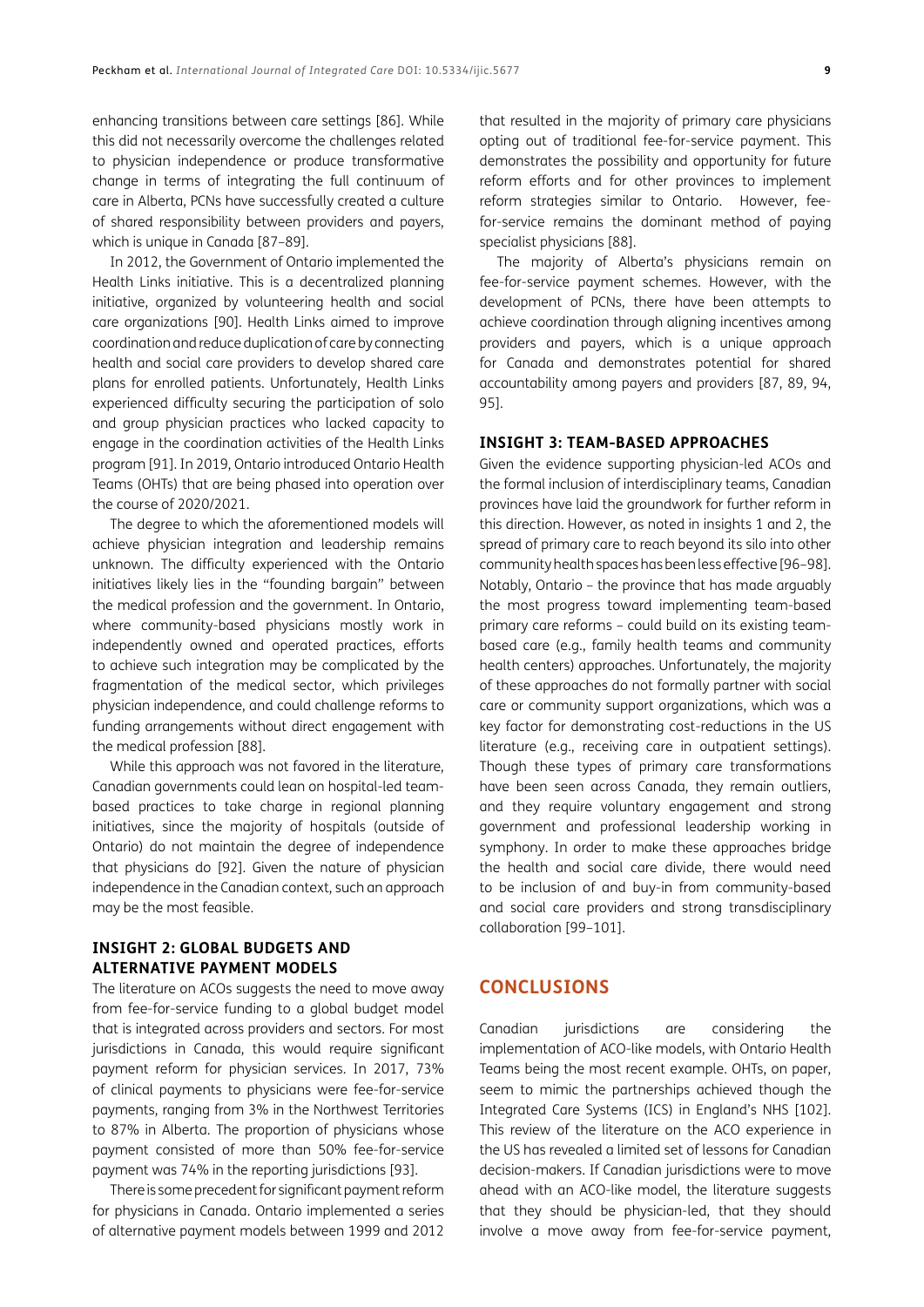<span id="page-9-1"></span>and that they should formalize team-based approaches to care. Our review also suggests that although such reforms are not unprecedented in the Canadian context, they would require significant reform to the status quo. Specifically, these efforts would need to reform the majority of physician payment models, formally encourage health and social care collaboration, and build shared accountability opportunities (either through payment models or clinically relevant performance measurement assessments).

On the other hand, this limited set of lessons suggests that there is an overall lack of clarity around what makes the ACO model successful. Building off existing reviews [\[103\]](#page-14-0), future research should examine whether the implementation of ACO-like models in other jurisdictions, such as ICS in England's NHS, has produced favorable outcomes, to infer lessons for Canada's adoption. While there are many concerns that mostly focus on public/private mixes, ACOs offer insight in a variety of approaches that could encourage increased focus on population health, as well as a shift away from episodic reactive care towards chronic disease management and preventive care.

## **ADDITIONAL FILES**

The additional files for this article can be found as follows:

- **• Supplementary file 1.** Quality Assessment of Seven High Quality Quasi-Experimental Studies. DOI: *[https://](https://doi.org/10.5334/ijic.5677.s1) [doi.org/10.5334/ijic.5677.s1](https://doi.org/10.5334/ijic.5677.s1)*
- **Supplementary file 2.** Characteristics of the included evaluative studies. DOI: *[https://doi.org/10.5334/ijic.5677.s2](https://doi.org/ 10.5334/ijic.5677.s2)*

## **ACKNOWLEDGEMENTS**

This work was funded as part of a larger comparative project by CONVERGE3, a policy research centre at the University of Toronto.

## **REVIEWERS**

Dr Oliver Groene, PhD., Vice Chairman of the Board, OptiMedis, Germany.

Walter P Wodchis, Institute of Health Policy Management & Evaluation, University of Toronto & Institute for Better Health, Trillium Health Partners, Canada.

## **COMPETING INTERESTS**

The authors have no competing interests to declare.

## <span id="page-9-0"></span>**AUTHOR AFFILIATIONS**

#### **Allie Peckham, MSW, PhD** *[orcid.org/0000-0001-6199-6903](https://orcid.org/0000-0001-6199-6903)*

Center for Innovation in Healthy and Resilient Aging, Edson College of Nursing and Health Innovation, Arizona State University, 550 North 3rd St, Phoenix, Arizona, 85004, USA; North American Observatory on Health Systems and Policies, 155 College St, Suite 425, Toronto, Ontario M5T 3M6, Canada

**David Rudoler, PhD** *[orcid.org/0000-0002-7564-5829](https://orcid.org/0000-0002-7564-5829)*

Institute of Health Policy, Management and Evaluation, University of Toronto, 155 College St, Suite 425, Toronto, Ontario M5T 3M6, Canada; Faculty of Health Sciences, University of Ontario Institute of Technology, 2000 Simcoe St N, Unit UA3000, Oshawa, Ontario L1H 7K4, Canada; Institute for Mental Health Policy Research, Centre for Addiction and Mental Health, 33 Russell St, Toronto, Ontario M5S 2S1, Canada

#### **Dominika Bhatia, BSc, PhD** *[orcid.org/0000-0002-9621-0672](https://orcid.org/0000-0002-9621-0672)*

Institute of Health Policy, Management and Evaluation, University of Toronto, 155 College St, Suite 425, Toronto, Ontario M5T 3M6, Canada; North American Observatory on Health Systems and Policies, 155 College St, Suite 425, Toronto, Ontario M5T 3M6, Canada

#### **Sara Allin, PhD** *[orcid.org/0000-0002-0579-8985](https://orcid.org/0000-0002-0579-8985)*

Institute of Health Policy, Management and Evaluation, University of Toronto, 155 College St, Suite 425, Toronto, Ontario M5T 3M6, Canada; North American Observatory on Health Systems and Policies, 155 College St, Suite 425, Toronto, Ontario M5T 3M6, Canada

#### **Reham Abdelhalim, MD, MSc, PhD** *[orcid.org/0000-0003-](https://orcid.org/0000-0003-0052-7331) [0052-7331](https://orcid.org/0000-0003-0052-7331)*

Institute of Health Policy, Management and Evaluation, University of Toronto, 155 College St, Suite 425, Toronto, Ontario M5T 3M6, Canada; North American Observatory on Health Systems and Policies, 155 College St, Suite 425, Toronto, Ontario M5T 3M6, Canada

**Gregory P. Marchildon, PhD** *[orcid.org/0000-0003-4898-2392](https://orcid.org/0000-0003-4898-2392)* Institute of Health Policy, Management and Evaluation, University of Toronto, 155 College St, Suite 425, Toronto, Ontario M5T 3M6, Canada; North American Observatory on Health Systems and Policies, 155 College St, Suite 425, Toronto, Ontario M5T 3M6, Canada

## **REFERENCES**

- 1. **Comfort LN, Shortell SM, Rodriguez HP, Colla CH.** Medicare Accountable Care Organizations of Diverse Structures Achieve Comparable Quality and Cost Performance. *Health Serv Res* [Internet]. 2018; 53(4). Available from: *[https://www.ncbi.nlm.nih.gov/](https://www.ncbi.nlm.nih.gov/pubmed/29388199) [pubmed/29388199](https://www.ncbi.nlm.nih.gov/pubmed/29388199)*. DOI: *[https://doi.org/10.1111/1475-](https://doi.org/10.1111/1475-6773.12829) [6773.12829](https://doi.org/10.1111/1475-6773.12829)*
- 2. **Embuldeniya G, Gutberg J, Wodchis WP.** The reimagination of sustainable integrated care in Ontario, Canada. *Health Policy*. 2021 Jan 1; 125(1): 83–9. DOI: *<https://doi.org/10.1016/j.healthpol.2020.11.001>*
- 3. **Royal Commission on The Future of Health Care in Canada.** Building on values: The future of health care in Canada. Government of Canada; 2002.
- 4. **World Health Organization.** WHO global strategy on people-centred and integrated health services: interim report [Internet]. *World Health Organization*; 2015 [cited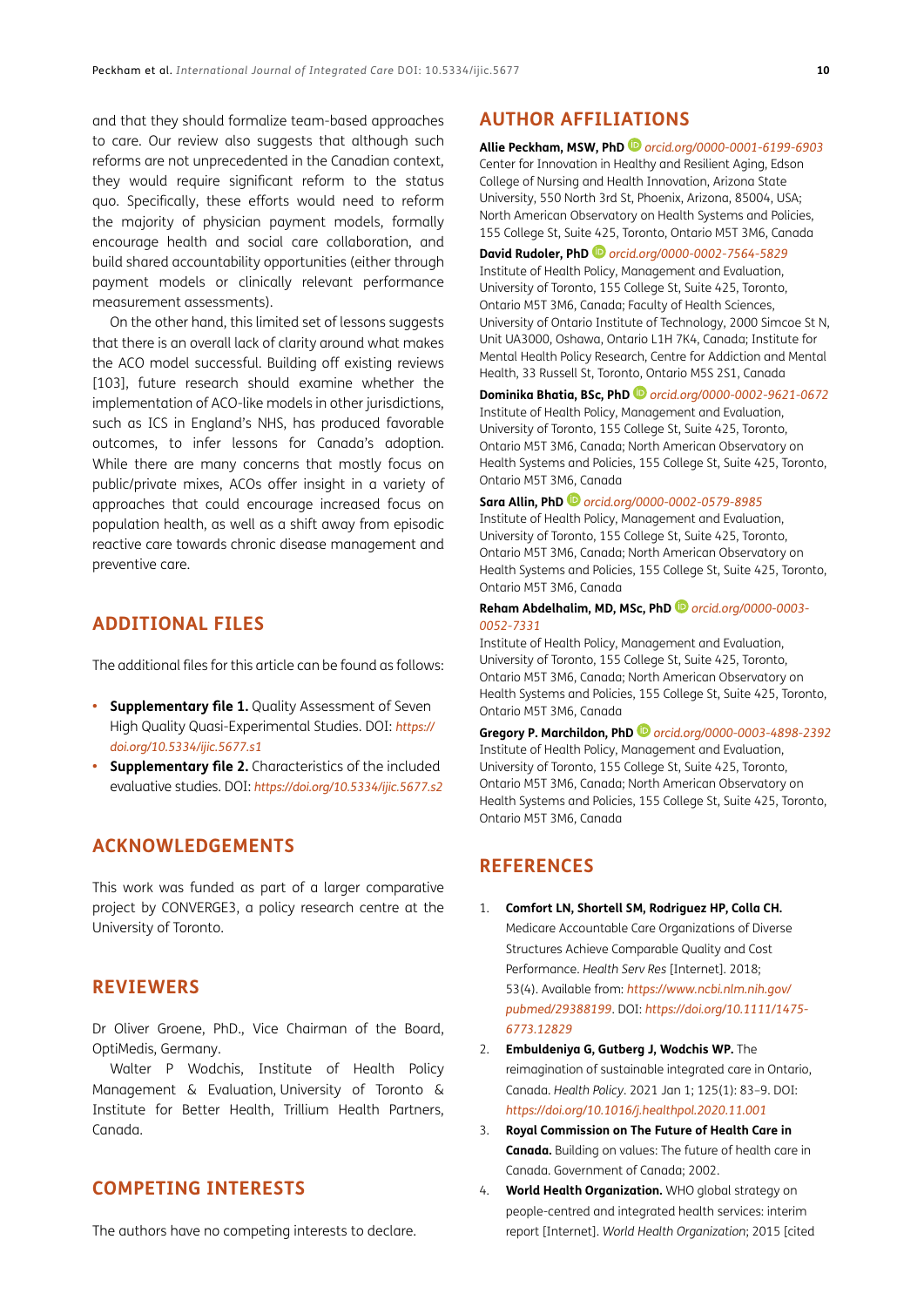<span id="page-10-0"></span>2021 Aug 31]. Report No.: WHO/HIS/SDS/2015.6. Available from: *<https://apps.who.int/iris/handle/10665/155002>*.

- 5. **Romanow RJ.** Building on values: the future of health care in Canada; 2002.
- 6. **Kodner DL.** All together now: a conceptual exploration of integrated care. *Healthc Q Tor Ont*. 2008; 13: 6–15. DOI: *<https://doi.org/10.12927/hcq.2009.21091>*
- 7. **World Health Organization.** Integrated care models: an overview [Internet]; 2016 [cited 2021 Jul 14]. Available from: *[https://www.euro.who.int/\\_\\_data/assets/pdf\\_](https://www.euro.who.int/__data/assets/pdf_file/0005/322475/Integrated-care-models-overview.pdf) [file/0005/322475/Integrated-care-models-overview.pdf](https://www.euro.who.int/__data/assets/pdf_file/0005/322475/Integrated-care-models-overview.pdf)*.
- 8. **TheKingsFund.** Accountable care explained [Internet]. The King's Fund. 2018 [cited 2021 Aug 31]. Available from: *[https://www.kingsfund.org.uk/publications/accountable](https://www.kingsfund.org.uk/publications/accountable-care-explained)[care-explained](https://www.kingsfund.org.uk/publications/accountable-care-explained)*.
- 9. **Briggs ADM, Göpfert A, Thorlby R, Allwood D, Alderwick H.** Integrated health and care systems in England: can they help prevent disease? *Integr Healthc J*. 2020 Feb; 2(1): e000013. DOI: *[https://doi.org/10.1136/ihj-2019-](https://doi.org/10.1136/ihj-2019-000013) [000013](https://doi.org/10.1136/ihj-2019-000013)*
- 10. **Pollock AM, Roderick P.** Why we should be concerned about accountable care organisations in England's NHS. *BMJ*. 2018 Jan 30; 360: k343. DOI: *[https://doi.org/10.1136/](https://doi.org/10.1136/bmj.k343) [bmj.k343](https://doi.org/10.1136/bmj.k343)*
- 11. **TheKingsFund.** Making sense of integrated care systems, integrated care partnerships and accountable care organisations in the NHS in England [Internet]. The King's Fund. 2018 [cited 2021 Aug 31]. Available from: *[https://](https://www.kingsfund.org.uk/publications/making-sense-integrated-care-systems) [www.kingsfund.org.uk/publications/making-sense](https://www.kingsfund.org.uk/publications/making-sense-integrated-care-systems)[integrated-care-systems](https://www.kingsfund.org.uk/publications/making-sense-integrated-care-systems)*.
- 12. **Alderwick H, Shortell SM, Briggs ADM, Fisher ES.** Can accountable care organisations really improve the English NHS? Lessons from the United States. *BMJ*. 2018 Mar 2; 360: k921. DOI: *<https://doi.org/10.1136/bmj.k921>*
- 13. **Marmor T, Oberlander J.** From HMOs to ACOs: The Quest for the Holy Grail in U.S. Health Policy. *J Gen Intern Med*. 2012 Sep; 27(9): 1215–8. DOI: *[https://doi.org/10.1007/](https://doi.org/10.1007/s11606-012-2024-6) [s11606-012-2024-6](https://doi.org/10.1007/s11606-012-2024-6)*
- 14. **Moberly T.** Accountable care systems and accountable care organizations in the NHS: Progress or route to privatisation. *BMJ*. 2017; 358(j4105): 1–2. DOI: *[https://doi.](https://doi.org/10.1136/bmj.j4105) [org/10.1136/bmj.j4105](https://doi.org/10.1136/bmj.j4105)*
- 15. **Marmor TR.** Comparative Studies and the Drawing of Policy Lessons: Describing, Explaining, Evaluating, and Predicting. *J Comp Pol Anal Res Pr*. 2017 Aug 8; 19(4): 313–26. DOI: *[https://doi.org/10.1080/13876988.2017.1279](https://doi.org/10.1080/13876988.2017.1279439) [439](https://doi.org/10.1080/13876988.2017.1279439)*
- 16. **Guta A, Wilson MG, Lavis JN.** Rapid Synthesis: Examining the impacts of accountable care organizations on patient experience, population health and costs. *McMaster Health Forum*; 2016.
- 17. **Kaufman BG, Spivack BS, Stearns SC, Song PH, O'Brien EC.** Impact of Accountable Care Organizations on Utilization, Care, and Outcomes: A Systematic Review. *Med Care Res Rev*. 2017 Jun; 76(3): 255–90. DOI: *[https://doi.](https://doi.org/10.1177/1077558717745916) [org/10.1177/1077558717745916](https://doi.org/10.1177/1077558717745916)*
- 18. **Tong A, Sainsbury P, Craig J.** Consolidated criteria for reporting qualitative research (COREQ): a 32-item checklist for interviews and focus groups. *Int J Qual Health Care*. 2007; 19(6): 349–57. DOI: *[https://doi.org/10.1093/intqhc/](https://doi.org/10.1093/intqhc/mzm042) [mzm042](https://doi.org/10.1093/intqhc/mzm042)*
- 19. **Zhou H, Taber C, Arcona S, Li Y.** Difference-in-Differences Method in Comparative Effectiveness Research: Utility with Unbalanced Groups. *Appl Health Econ Health Policy*. 2016 Aug; 14(4): 419–29. DOI: *[https://doi.org/10.1007/s40258-](https://doi.org/10.1007/s40258-016-0249-y) [016-0249-y](https://doi.org/10.1007/s40258-016-0249-y)*
- 20. **Elm E von, Altman DG, Egger M, Pocock SJ, Gøtzsche PC, Vandenbroucke JP.** Strengthening the reporting of observational studies in epidemiology (STROBE) statement: guidelines for reporting observational studies. *BMJ*. 2007 Oct 20; 335(7624): 8068. DOI: *[https://doi.org/10.1136/](https://doi.org/10.1136/bmj.39335.541782.AD) [bmj.39335.541782.AD](https://doi.org/10.1136/bmj.39335.541782.AD)*
- 21. **Strumpf EC, Harper S, Kaufman JS.** Fixed effects and difference in differences. In: Oakes MKJS (ed.). *Methods in Social Epidemiology*. San Francisco: John Wiley & Sons; 2017; 341–68.
- 22. **Imbens GW, Wooldridge JM.** Recent Developments in the Econometrics of Program Evaluation. *J Econ Lit*. 2009 Mar; 47(1): 5–86. DOI: *<https://doi.org/10.1257/jel.47.1.5>*
- 23. **Ionescu-Ittu R, Glymour MM, Kaufman JS.** A differencein-differences approach to estimate the effect of income-supplementation on food insecurity. *Prev Med*. 2015 Jan; 70: 108–16. DOI: *[https://doi.org/10.1016/j.](https://doi.org/10.1016/j.ypmed.2014.11.017) [ypmed.2014.11.017](https://doi.org/10.1016/j.ypmed.2014.11.017)*
- 24. **Stuart EA, Huskamp HA, Duckworth K, Simmons J, Song Z, Chernew M,** et al. Using propensity scores in differencein-differences models to estimate the effects of a policy change. *Health Serv Outcomes Res Methodol*. 2014 Dec 1; 14(4): 166–82. DOI: *[https://doi.org/10.1007/s10742-014-](https://doi.org/10.1007/s10742-014-0123-z) [0123-z](https://doi.org/10.1007/s10742-014-0123-z)*
- 25. **Wooldridge JM.** Econometric Analysis of Cross Section and Panel Data, second edition. MIT Press. 2010; 1095.
- 26. **Williams RL.** A note on robust variance estimation for cluster-correlated data. *Biometrics*. 2000 Jun; 56(2): 645–6. DOI: *[https://doi.org/10.1111/j.0006-](https://doi.org/10.1111/j.0006-341X.2000.00645.x) [341X.2000.00645.x](https://doi.org/10.1111/j.0006-341X.2000.00645.x)*
- 27. **Bertrand M, Duflo E, Mullainathan S.** How Much Should We Trust Differences-In-Differences Estimates?\*. *Q J Econ*. 2004 Feb 1; 119(1): 249–75. DOI: *[https://doi.](https://doi.org/10.1162/003355304772839588) [org/10.1162/003355304772839588](https://doi.org/10.1162/003355304772839588)*
- 28. **Lipsitch M, Tchetgen Tchetgen E, Cohen T.** Negative controls: a tool for detecting confounding and bias in observational studies. *Epidemiol Camb Mass*. 2010 May; 21(3): 383–8. DOI: *[https://doi.org/10.1097/](https://doi.org/10.1097/EDE.0b013e3181d61eeb) [EDE.0b013e3181d61eeb](https://doi.org/10.1097/EDE.0b013e3181d61eeb)*
- 29. **Centers for Medicare & Medicaid Services.** 2020 Shared Savings Program Fast Facts [Internet]. Centers for Medicare & Medicaid Services (CMS); 2020. Available from: *[https://](https://www.cms.gov/Medicare/Medicare-Fee-for-Service-Payment/sharedsavingsprogram/program-data) [www.cms.gov/Medicare/Medicare-Fee-for-Service-](https://www.cms.gov/Medicare/Medicare-Fee-for-Service-Payment/sharedsavingsprogram/program-data)[Payment/sharedsavingsprogram/program-data](https://www.cms.gov/Medicare/Medicare-Fee-for-Service-Payment/sharedsavingsprogram/program-data)*.
- 30. **Centers for Medicare & Medicaid Services.** Advance Payment ACO Model [Internet]. Centers for Medicare &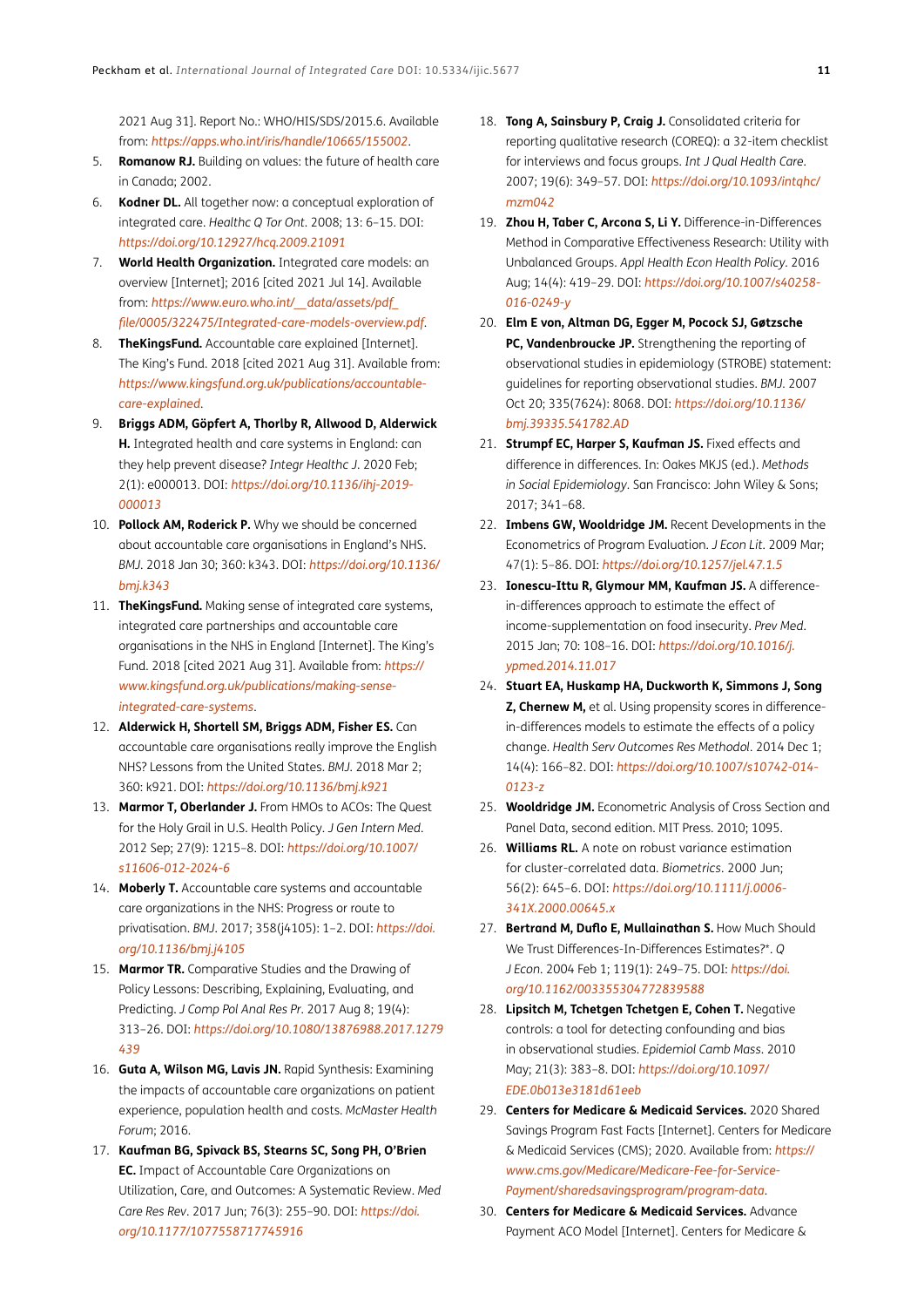<span id="page-11-0"></span>Medicaid Services (CMS); 2020. Available from: *[https://](https://innovation.cms.gov/innovation-models/advance-payment-aco-model) [innovation.cms.gov/innovation-models/advance-payment](https://innovation.cms.gov/innovation-models/advance-payment-aco-model)[aco-model](https://innovation.cms.gov/innovation-models/advance-payment-aco-model)*.

- 31. **L&M Policy Research.** Advance payment ACO final report (Report prepared for Centers for Medicare & Medicaid Services) [Internet]; 2016. Available from: *[https://](https://innovation.cms.gov/Files/reports/advpayaco-fnevalrpt.pdf) [innovation.cms.gov/Files/reports/advpayaco-fnevalrpt.pdf](https://innovation.cms.gov/Files/reports/advpayaco-fnevalrpt.pdf)*.
- 32. **Abt Associates.** Evaluation of the Accountable Care Organization Investment Model. (Prepared for Centres for Medicare & Medicaid Services) [Internet]. [Internet]. 2020. Available from: *[https://innovation.cms.gov/data-and](https://innovation.cms.gov/data-and-reports/2020/aim-final-annrpt)[reports/2020/aim-final-annrpt](https://innovation.cms.gov/data-and-reports/2020/aim-final-annrpt)*.
- 33. **Centers for Medicare & Medicaid Services.** ACO Investment Model [Internet]. Centers for Medicare & Medicaid Services (CMS); 2020. Available from: *[https://](https://innovation.cms.gov/innovation-models/aco-investment-model) [innovation.cms.gov/innovation-models/aco-investment](https://innovation.cms.gov/innovation-models/aco-investment-model)[model](https://innovation.cms.gov/innovation-models/aco-investment-model)*.
- 34. **Centres for Medicare & Medicaid Services.** Pioneer ACO Model [Internet]. *Centres for Medicare & Medicaid Services (CMS)*; 2020. Available from: *[https://innovation.cms.gov/](https://innovation.cms.gov/innovation-models/pioneer-aco-model) [innovation-models/pioneer-aco-model](https://innovation.cms.gov/innovation-models/pioneer-aco-model)*.
- 35. **L&M Policy Research.** Evaluation of CMMI Accountable Care Organization Initiatives: Pioneer ACO Final Report Prepared for Centres for Medicare & Medicaid Services [Internet]; 2016. Available from: *[https://innovation.cms.](https://innovation.cms.gov/files/reports/pioneeraco-finalevalrpt.pdf) [gov/files/reports/pioneeraco-finalevalrpt.pdf](https://innovation.cms.gov/files/reports/pioneeraco-finalevalrpt.pdf)*.
- 36. **Centers for Medicare & Medicaid Services.** Next Generation ACO Model [Internet]. Centers for Medicare & Medicaid Services (CMS); 2020. Available from: *[https://](https://innovation.cms.gov/innovation-models/next-generation-aco-model) [innovation.cms.gov/innovation-models/next-generation](https://innovation.cms.gov/innovation-models/next-generation-aco-model)[aco-model](https://innovation.cms.gov/innovation-models/next-generation-aco-model)*.
- 37. **NORC at the University of Chicago.** Next Generation Accountable Care Organization Model Evaluation - Third Evaluation Report Prepared for Centers for Medicare & Medicaid Innovation [Internet]; 2020. Available from: *[https://innovation.cms.gov/data-and-reports/2020/](https://innovation.cms.gov/data-and-reports/2020/nextgenaco-thirdevalrpt-fullreport) [nextgenaco-thirdevalrpt-fullreport](https://innovation.cms.gov/data-and-reports/2020/nextgenaco-thirdevalrpt-fullreport)*.
- 38. **Sutherland J, Crump R, Repin N, Hellsten E.** Paying for hospital services: a hard look at the options; 2013. DOI: *<https://doi.org/10.2139/ssrn.2303809>*
- 39. **Phipps-Taylor M, Shortell SM.** More Than Money: Motivating Physician Behavior Change in Accountable Care Organizations. *Milbank Q*. 2016 Dec; 94(4): 832–61. DOI: *<https://doi.org/10.1111/1468-0009.12230>*
- 40. **Dupree JM, Patel K, Singer SJ, West M, Wang R, Zinner MJ,** et al. Attention to surgeons and surgical care is largely missing from early medicare accountable care organizations. *Health Aff (Millwood)*. 2014 Jun; 33(6): 972–9. DOI: *<https://doi.org/10.1377/hlthaff.2013.1300>*
- 41. **Stapleton SM, Chang DC, Rattner DW, Ferris TG.** Along for the Ride?: Surgeon Participation in Accountable Care Organizations. *Ann Surg*. 2018 Mar; 267(3): 408–10. DOI: *<https://doi.org/10.1097/SLA.0000000000002637>*
- 42. **Chien AT, Song Z, Chernew ME, Landon BE, McNeil BJ, Safran DG,** et al. Two-year impact of the alternative quality contract on pediatric health care quality and

spending. *Pediatrics*. 2014; 133(1): 96–104. DOI: *[https://](https://doi.org/10.1542/peds.2012-3440) [doi.org/10.1542/peds.2012-3440](https://doi.org/10.1542/peds.2012-3440)*

- 43. **Song Z, Safran DG, Landon BE, He Y, Ellis RP, Mechanic RE,** et al. Health care spending and quality in year 1 of the alternative quality contract. *N Engl J Med*. 2011 Sep 8; 365(10): 909–18. DOI: *[https://doi.org/10.1056/](https://doi.org/10.1056/NEJMsa1101416) [NEJMsa1101416](https://doi.org/10.1056/NEJMsa1101416)*
- 44. **Resnick MJ, Graves AJ, Thapa S, Gambrel R, Tyson MD, Lee D.** Medicare Accountable Care Organization Enrollment and Appropriateness of Cancer Screening. *JAMA Intern Med*. 2018 May 1; 178(5): 648–54. DOI: *[https://doi.](https://doi.org/10.1001/jamainternmed.2017.8087) [org/10.1001/jamainternmed.2017.8087](https://doi.org/10.1001/jamainternmed.2017.8087)*
- 45. **Christensen EW, Payne NR.** Pediatric Inpatient Readmissions in an Accountable Care Organization. *J Pediatr*. 2016 Mar; 170: 113–9. DOI: *[https://doi.](https://doi.org/10.1016/j.jpeds.2015.11.022) [org/10.1016/j.jpeds.2015.11.022](https://doi.org/10.1016/j.jpeds.2015.11.022)*
- 46. **Huskamp HA, Greenfield SF, Stuart EA, Donohue JM, Duckworth K, Kouri EM,** et al. Effects of Global Payment and Accountable Care on Tobacco Cessation Service Use: An Observational Study. *J Gen Intern Med*. 2016; 1–7. DOI: *<https://doi.org/10.1007/s11606-016-3718-y>*
- 47. **Rutledge RI, Romaire MA, Hersey CL, Parish WJ, Kissam SM, Lloyd JT.** Medicaid Accountable Care Organizations in Four States: Implementation and Early Impacts. *Milbank Q*. 2019 Jun; 97(2): 583–619. DOI: *[https://doi.](https://doi.org/10.1111/1468-0009.12386) [org/10.1111/1468-0009.12386](https://doi.org/10.1111/1468-0009.12386)*
- 48. **Song Z, Rose S, Chernew ME, Safran DG.** Lower- Versus Higher-Income Populations In The Alternative Quality Contract: Improved Quality And Similar Spending. *Health Aff Millwood*. 2017 Jan 1; 36(1): 74–82. DOI: *[https://doi.](https://doi.org/10.1377/hlthaff.2016.0682) [org/10.1377/hlthaff.2016.0682](https://doi.org/10.1377/hlthaff.2016.0682)*
- 49. **Stuart EA, Barry CL, Donohue JM, Greenfield SF, Duckworth K, Song Z,** et al. Effects of accountable care and payment reform on substance use disorder treatment: evidence from the initial 3 years of the alternative quality contract. *Addiction*. 2017 Jan; 112(1): 124–33. DOI: *[https://](https://doi.org/10.1111/add.13555) [doi.org/10.1111/add.13555](https://doi.org/10.1111/add.13555)*
- 50. **Schur CL, Sutton JP.** Physicians In Medicare ACOs Offer Mixed Views Of Model For Health Care Cost And Quality. *Health Aff Millwood*. 2017 Apr 1; 36(4): 649–54. DOI: *<https://doi.org/10.1377/hlthaff.2016.1427>*
- 51. **McWilliams JM, Landon BE, Chernew ME.** Changes in health care spending and quality for Medicare beneficiaries associated with a commercial ACO contract. *JAMA*. 2013 Aug 28; 310(8): 829–36. DOI: *[https://doi.org/10.1001/](https://doi.org/10.1001/jama.2013.276302) [jama.2013.276302](https://doi.org/10.1001/jama.2013.276302)*
- 52. **McWilliams JM, Hatfield LA, Chernew ME, Landon BE, Schwartz AL.** Early performance of accountable care organizations in Medicare. *N Engl J Med*. 2016; 374(24): 2357–66. DOI: *[https://doi.org/10.1056/](https://doi.org/10.1056/NEJMsa1600142) [NEJMsa1600142](https://doi.org/10.1056/NEJMsa1600142)*
- 53. **McWilliams JM, Hatfield LA, Landon BE, Hamed P, Chernew ME.** Medicare Spending after 3 Years of the Medicare Shared Savings Program. *N Engl J Med*. 2018 Sep 20; 379(12): 1139–49. DOI: *[https://doi.org/10.1056/](https://doi.org/10.1056/NEJMsa1803388) [NEJMsa1803388](https://doi.org/10.1056/NEJMsa1803388)*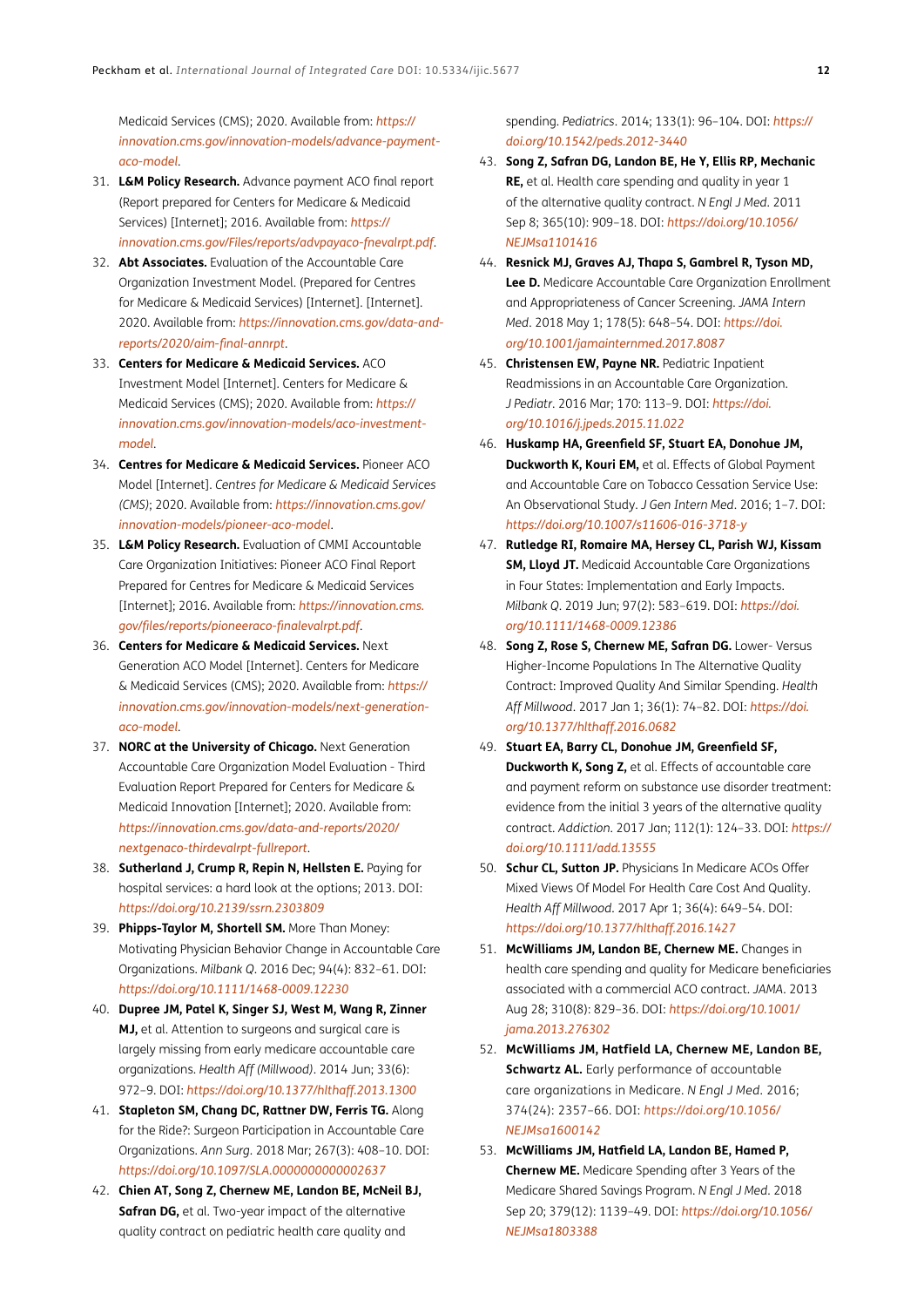- <span id="page-12-0"></span>54. **Geyer BC, Peak DA, Velmahos GC, Gates JD, Michaud Y, Petrovick L,** et al. Cost savings associated with transfer of trauma patients within an accountable care organization. *Am J Emerg Med*. 2016 Mar; 34(3): 455–8. DOI: *[https://doi.](https://doi.org/10.1016/j.ajem.2015.11.067) [org/10.1016/j.ajem.2015.11.067](https://doi.org/10.1016/j.ajem.2015.11.067)*
- 55. **Kelleher KJ, Cooper J, Deans K, Carr P, Brilli RJ, Allen S,** et al. Cost saving and quality of care in a pediatric accountable care organization. *Pediatrics*. 2015 Mar; 135(3): e582–9. DOI: *[https://doi.org/10.1542/peds.2014-](https://doi.org/10.1542/peds.2014-2725) [2725](https://doi.org/10.1542/peds.2014-2725)*
- 56. **Ryan AM, Krinsky S, Adler-Milstein J, Damberg CL, Maurer KA, Hollingsworth JM.** Association Between Hospitals' Engagement in Value-Based Reforms and Readmission Reduction in the Hospital Readmission Reduction Program. *JAMA Intern Med*. 2017 Jun 1; 177(6): 862–8. DOI: *[https://doi.org/10.1001/](https://doi.org/10.1001/jamainternmed.2017.0518) [jamainternmed.2017.0518](https://doi.org/10.1001/jamainternmed.2017.0518)*
- 57. **Borza T, Oerline MK, Skolarus TA, Norton EC, Dimick JB, Jacobs BL,** et al. Association Between Hospital Participation in Medicare Shared Savings Program Accountable Care Organizations and Readmission Following Major Surgery: *Ann Surg*. 2019 May; 269(5): 873– 8. DOI: *<https://doi.org/10.1097/SLA.0000000000002737>*
- 58. **McWilliams JM, Chernew ME, Landon BE, Schwartz AL.** Performance differences in year 1 of pioneer accountable care organizations. *N Engl J Med*. 2015 May 14; 372(20): 1927–36. DOI: *<https://doi.org/10.1056/NEJMsa1414929>*
- 59. **Song Z, Safran DG, Landon BE, Landrum MB, He Y, Mechanic RE,** et al. The "Alternative Quality Contract," based on a global budget, lowered medical spending and improved quality. *Health Aff (Millwood)*. 2012 Aug; 31(8): 1885–94. DOI: *<https://doi.org/10.1377/hlthaff.2012.0327>*
- 60. **Colla CH, Lewis VA, Kao L-S, O'Malley AJ, Chang C-H, Fisher ES.** Association Between Medicare Accountable Care Organization Implementation and Spending Among Clinically Vulnerable Beneficiaries. *JAMA Intern Med*. 2016 Aug 1; 176(8): 1167–75. DOI: *[https://doi.org/10.1001/](https://doi.org/10.1001/jamainternmed.2016.2827) [jamainternmed.2016.2827](https://doi.org/10.1001/jamainternmed.2016.2827)*
- 61. **McWilliams JM, Landon BE, Chernew ME, Zaslavsky AM.** Changes in patients' experiences in Medicare Accountable Care Organizations. *N Engl J Med*. 2014 Oct 30; 371(18): 1715–24. DOI: *<https://doi.org/10.1056/NEJMsa1406552>*
- 62. **Nyweide DJ, Lee W, Cuerdon TT, Pham HH, Cox M, Rajkumar R,** et al. Association of Pioneer Accountable Care Organizations vs traditional Medicare fee for service with spending, utilization, and patient experience. *JAMA*. 2015 Jun 2; 313(21): 2152–61. DOI: *[https://doi.org/10.1001/](https://doi.org/10.1001/jama.2015.4930) [jama.2015.4930](https://doi.org/10.1001/jama.2015.4930)*
- 63. **Trombley MJ, Fout B, Brodsky S, McWilliams JM, Nyweide DJ, Morefield B.** Early Effects of an Accountable Care Organization Model for Underserved Areas. *N Engl J Med*. 2019 Aug 8; 381(6): 543–51. DOI: *[https://doi.org/10.1056/](https://doi.org/10.1056/NEJMsa1816660) [NEJMsa1816660](https://doi.org/10.1056/NEJMsa1816660)*
- 64. **Christensen EW, Payne NR.** Effect of Attribution Length on the Use and Cost of Health Care for a Pediatric Medicaid Accountable Care Organization. *JAMA Pediatr*.

2016 Feb; 170(2): 148–54. DOI: *[https://doi.org/10.1001/](https://doi.org/10.1001/jamapediatrics.2015.3446) [jamapediatrics.2015.3446](https://doi.org/10.1001/jamapediatrics.2015.3446)*

- 65. **Bagwell MT, Bushy A, Ortiz J.** Accountable Care Organization Implementation Experiences and Rural Participation: Considerations for Nurses. *J Nurs Adm*. 2017 Jan; 47(1): 30–4. DOI: *[https://doi.org/10.1097/](https://doi.org/10.1097/NNA.0000000000000433) [NNA.0000000000000433](https://doi.org/10.1097/NNA.0000000000000433)*
- 66. **Gittell JH, Beswick J, Goldmann D, Wallack SS.** Teamwork methods for accountable care: relational coordination and TeamSTEPPS(R). *Health Care Manage Rev*. 2015 Apr; 40(2): 116–25. DOI: *[https://doi.org/10.1097/](https://doi.org/10.1097/HMR.0000000000000021) [HMR.0000000000000021](https://doi.org/10.1097/HMR.0000000000000021)*
- 67. **Joseph T, Hale GM, Eltaki SM, Prados Y, Jones R, Seamon MJ,** et al. Integration Strategies of Pharmacists in Primary Care-Based Accountable Care Organizations: A Report from the Accountable Care Organization Research Network, Services, and Education. *J Manag Care Spec Pharm*. 2017 May; 23(5): 541–8. DOI: *[https://doi.org/10.18553/](https://doi.org/10.18553/jmcp.2017.23.5.541) [jmcp.2017.23.5.541](https://doi.org/10.18553/jmcp.2017.23.5.541)*
- 68. **Valentine MA, Nembhard IM, Edmondson AC.** Measuring teamwork in health care settings: a review of survey instruments. *Med Care*. 2015; 53(4): e16–30. DOI: *[https://](https://doi.org/10.1097/MLR.0b013e31827feef6) [doi.org/10.1097/MLR.0b013e31827feef6](https://doi.org/10.1097/MLR.0b013e31827feef6)*
- 69. **Wright WL.** New Hampshire Nurse Practitioners Take the Lead in Forming an Accountable Care Organization. *Nurs Adm Q*. 2017 Jan; 41(1): 39–47. DOI: *[https://doi.](https://doi.org/10.1097/NAQ.0000000000000205) [org/10.1097/NAQ.0000000000000205](https://doi.org/10.1097/NAQ.0000000000000205)*
- 70. **Colla CH, Lewis VA, Stachowski C, Usadi B, Gottlieb DJ, Bynum JPW.** Changes in Use of Postacute Care Associated With Accountable Care Organizations in Hip Fracture, Stroke, and Pneumonia Hospitalized Cohorts. *Med Care*. 2019 Jun; 57(6): 444–52. DOI: *[https://doi.org/10.1097/](https://doi.org/10.1097/MLR.0000000000001121) [MLR.0000000000001121](https://doi.org/10.1097/MLR.0000000000001121)*
- 71. **Lowell KH.** Next Generation Accountable Care Organization (NGACO) Model Evaluation. [Internet]. NORC at the University of Chicago; 2018 Aug. Available from: *[https://innovation.cms.gov/files/reports/nextgenaco](https://innovation.cms.gov/files/reports/nextgenaco-firstannrpt.pdf)[firstannrpt.pdf](https://innovation.cms.gov/files/reports/nextgenaco-firstannrpt.pdf)*.
- 72. **Barry CL, Stuart EA, Donohue JM, Greenfield SF, Kouri E, Duckworth K,** et al. The early impact of the 'Alternative Quality Contract'on mental health service use and spending in Massachusetts. *Health Aff (Millwood)*. 2015; 34(12): 2077–85. DOI: *[https://doi.org/10.1377/](https://doi.org/10.1377/hlthaff.2015.0685) [hlthaff.2015.0685](https://doi.org/10.1377/hlthaff.2015.0685)*
- 73. **Joyce NR, Huskamp HA, Hadland SE, Donohue JM, Greenfield SF, Stuart EA,** et al. The Alternative Quality Contract: Impact on Service Use and Spending for Children With ADHD. *Psychiatr Serv*. 2017; 68(12): 1210–2. DOI: *<https://doi.org/10.1176/appi.ps.201700143>*
- 74. **McWilliams JM, Gilstrap LG, Stevenson DG, Chernew ME, Huskamp HA, Grabowski DC.** Changes in Postacute Care in the Medicare Shared Savings Program. *JAMA Intern Med*. 2017 Apr 1; 177(4): 518–26. DOI: *[https://doi.org/10.1001/](https://doi.org/10.1001/jamainternmed.2016.9115) [jamainternmed.2016.9115](https://doi.org/10.1001/jamainternmed.2016.9115)*
- 75. **Blue Cross Blue Shield Massachusetts.** TRANSFORMING THE SYSTEM [Internet]. Blue Cross Blue Shield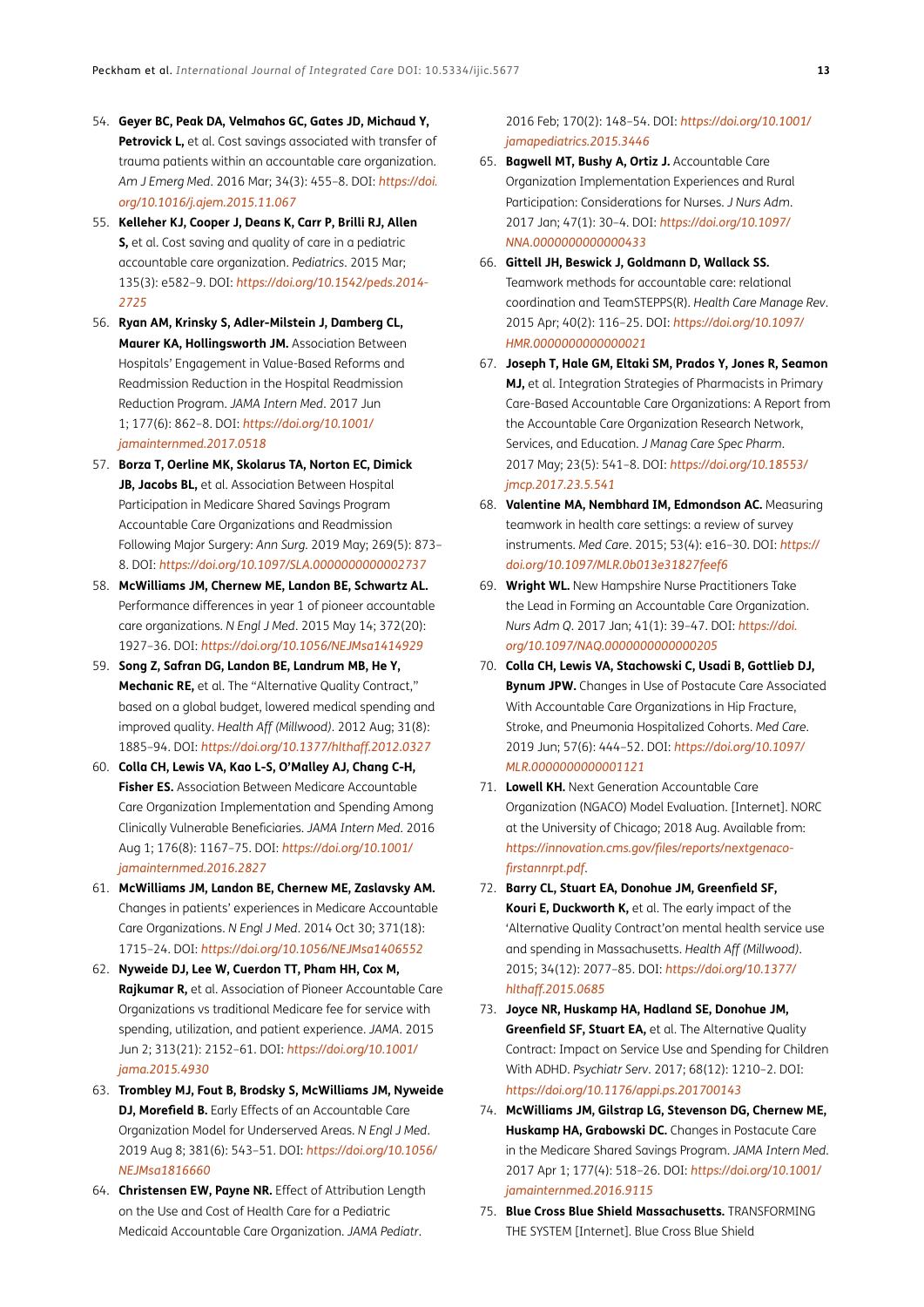<span id="page-13-0"></span>Massachusetts; 2021. Available from: *[https://www.](https://www.bluecrossma.org/aboutus/affordability-quality/alternative-quality-contract-aqc) [bluecrossma.org/aboutus/affordability-quality/alternative](https://www.bluecrossma.org/aboutus/affordability-quality/alternative-quality-contract-aqc)[quality-contract-aqc](https://www.bluecrossma.org/aboutus/affordability-quality/alternative-quality-contract-aqc)*.

- 76. **Marmor T, Freeman R, Okma K.** Comparative Perspectives and Policy Learning in the World of Health Care. *J Comp Policy Anal Res Pract*. 2005 Dec; 7(4): 331–48. DOI: *[https://](https://doi.org/10.1080/13876980500319253) [doi.org/10.1080/13876980500319253](https://doi.org/10.1080/13876980500319253)*
- 77. **Rose R.** Learning from Comparative Public Policy: A Practical Guide. London: Routledge; 2005. DOI: *[https://doi.](https://doi.org/10.4324/9780203585108) [org/10.4324/9780203585108](https://doi.org/10.4324/9780203585108)*
- 78. **Rose R.** What Is Lesson-Drawing? *J Public Policy*. 1991; 11(1): 3–30. DOI: *<https://doi.org/10.1017/S0143814X00004918>*
- 79. **Walt G, Shiffman J, Schneider H, Murray SF, Brugha R, Gilson L.** 'Doing' health policy analysis: methodological and conceptual reflections and challenges. *Health Policy Plan*. 2008 Sep; 23(5): 308–17. DOI: *[https://doi.](https://doi.org/10.1093/heapol/czn024) [org/10.1093/heapol/czn024](https://doi.org/10.1093/heapol/czn024)*
- 80. **Wang MC, Hyun JK, Harrison M, Shortell SM, Fraser I.** Redesigning health systems for quality: Lessons from emerging practices. *Jt Comm J Qual Patient Saf*. 2006; 32(11): 599–611. DOI: *[https://doi.org/10.1016/S1553-](https://doi.org/10.1016/S1553-7250(06)32078-8) [7250\(06\)32078-8](https://doi.org/10.1016/S1553-7250(06)32078-8)*
- 81. **Marchildon G, Sherar M.** Doctors and Canadian Medicare: Improving Accountability and Performance. Healthc Pap [Internet]; 2018 Apr 30 [cited 2021 Aug 31]; 17(4). Available from: *[https://www.longwoods.com/](https://www.longwoods.com/content/25580/healthcarepapers/doctors-and-canadian-medicare-improving-accountability-and-performance) [content/25580/healthcarepapers/doctors-and-canadian](https://www.longwoods.com/content/25580/healthcarepapers/doctors-and-canadian-medicare-improving-accountability-and-performance)[medicare-improving-accountability-and-performance](https://www.longwoods.com/content/25580/healthcarepapers/doctors-and-canadian-medicare-improving-accountability-and-performance)*. DOI: *<https://doi.org/10.12927/hcpap.2018.25580>*
- 82. **Marchildon GP.** Canada: Health System Review. *Health Syst Transit*. 2013; 15(1): 1–179.
- 83. **Rudoler D, Peckham A, Grudniewicz A, Marchildon G.** Coordinating primary care services: A case of policy layering. *Health Policy*. 2019 Feb; 123(2): 215–21. DOI: *<https://doi.org/10.1016/j.healthpol.2018.12.002>*
- 84. **Cunningham CT, Seidel J, Bahler B.** Primary Health Care Integration Network: Building bridges in Alberta's health system. *CMAJ*. 2019 Dec 4; 191(Suppl): S47–8. DOI: *[https://](https://doi.org/10.1503/cmaj.190595) [doi.org/10.1503/cmaj.190595](https://doi.org/10.1503/cmaj.190595)*
- 85. **McIntosh T.** From Autonomous Gatekeepers to System Stewards: Can the Alberta Agreement Change the Role of Physicians in Canadian Medicare? *Healthc Pap*. 2018 Apr; 17(4): 56–62. DOI: *<https://doi.org/10.12927/hcpap.2018.25575>*
- 86. **Campbell DJT, Ronksley PE, Hemmelgarn BR, Zhang J, Barnabe C, Tonelli M,** et al. Association of enrolment in primary care networks with diabetes care and outcomes among First Nations and low-income Albertans. *Open Med*. 2012; 11.
- 87. **Church J, Skrypnek R, Smith N.** Improving Physician Accountability through Primary Care Reform in Alberta. *Healthc Pap*. 2018 Apr; 17(4): 48–55. DOI: *[https://doi.](https://doi.org/10.12927/hcpap.2018.25576) [org/10.12927/hcpap.2018.25576](https://doi.org/10.12927/hcpap.2018.25576)*
- 88. **Marchildon GP, Hutchison B.** Primary care in Ontario, Canada: New proposals after 15 years of reform. *Health Policy*. 2016; 120(7): 732–8. DOI: *[https://doi.org/10.1016/j.](https://doi.org/10.1016/j.healthpol.2016.04.010) [healthpol.2016.04.010](https://doi.org/10.1016/j.healthpol.2016.04.010)*
- 89. **Peckham A, Kreindler S, Church J, Chatwood S, Marchildon GP.** Primary Care Reforms in Ontario, Manitoba, Alberta, and the Northwest Territories. Toronto: North American Observatory on Health Systems and Policies. *Rapid Review (No. 2)*. 2018.
- 90. **Grudniewicz A, Tenbensel T, Evans JM, Steele Gray C, Baker GR, Wodchis WP.** 'Complexity-compatible' policy for integrated care? Lessons from the implementation of Ontario's Health Links. *Soc Sci Med*. 2018 Feb; 198: 95–102. DOI: *[https://doi.org/10.1016/j.](https://doi.org/10.1016/j.socscimed.2017.12.029) [socscimed.2017.12.029](https://doi.org/10.1016/j.socscimed.2017.12.029)*
- 91. **Gutberg J, Abdelhalim R, Khan S, Walker K, Wodchis WP.**  Central LHIN Health Links Case Study Report. *Health Syst Perform Res Netw*. 2017; 19(4): 37.
- 92. **Allin S, Marchildon G, Peckham A.** International Health Care System Profiles: Canada [Internet]; 2020 [cited 2021 Aug 26]. Available from: *[https://www.commonwealthfund.](https://www.commonwealthfund.org/international-health-policy-center/countries/canada) [org/international-health-policy-center/countries/canada](https://www.commonwealthfund.org/international-health-policy-center/countries/canada)*.
- 93. **Canadian Institute for Health Information (CIHI).** National Physician Database, 2017–2018 — Data Release. [Internet]; 2018. Available from: *[https://secure.cihi.ca/](https://secure.cihi.ca/estore/productFamily.htm?pf=PFC4052&lang=en&media=0) [estore/productFamily.htm?pf=PFC4052&lang=en&media=0](https://secure.cihi.ca/estore/productFamily.htm?pf=PFC4052&lang=en&media=0)*.
- 94. **Alberta Health.** Primary Care Networks [Internet]. 2018. Available from: *[http://www.health.alberta.ca/services/](http://www.health.alberta.ca/services/primary-care-networks.htm) [primary-care-networks.htm](http://www.health.alberta.ca/services/primary-care-networks.htm)*.
- 95. **Rudoler D, Deber R, Barnsley J, Glazier RH, Dass AR, Laporte A.** Paying for Primary Care: The Factors Associated with Physician Self-selection into Payment Models. *Health Econ*. 2015; 24(9): 1229–42. DOI: *[https://doi.org/10.1002/](https://doi.org/10.1002/hec.3221) [hec.3221](https://doi.org/10.1002/hec.3221)*
- 96. **Glazier RH, Hutchison BG, Kopp A.** Comparison of Family Health Teams to Other Primary Care Models, 2004/05 to 2011/12. *Institute for Clinical Evaluative Sciences*; 2015.
- 97. **Peckham A, Morton-Chang F, Williams AP.** Reform but no change: The case of aging at home policy in Ontario, Canada. *Int J Integr Care*. 2017 Jul 11; 17(3): 57. DOI: *<https://doi.org/10.5334/ijic.3169>*
- 98. **Ploeg J, Denton M, Tindale J, Hutchison B, Brazil K, Akhtar-Danesh N,** et al. Older Adults' Awareness of Community Health and Support Services for Dementia Care. *Can J Aging*. 2009 Dec 8; 28(4): 359–70. DOI: *[https://](https://doi.org/10.1017/S0714980809990195) [doi.org/10.1017/S0714980809990195](https://doi.org/10.1017/S0714980809990195)*
- 99. **Hutchison B, Levesque JF, Strumpf E, Coyle N.** Primary health care in Canada: systems in motion. *Milbank Q*. 2011; 89(2): 256–88. DOI: *[https://doi.org/10.1111/j.1468-](https://doi.org/10.1111/j.1468-0009.2011.00628.x) [0009.2011.00628.x](https://doi.org/10.1111/j.1468-0009.2011.00628.x)*
- 100. **Marchildon G, Allin S.** Health Systems in Transition: Canada. Third Edition. Copenhagen and Toronto: WHO Regional Office Europe and University of Toronto Press; 2021. DOI: *<https://doi.org/10.3138/9781487537517>*
- 101. **Marchildon GP.** Health Care in Canada: Interdependence and Independence. In: Marchildon GP, Bossert TJ (eds.), *Federalism and Decentralization in Health Care A Decision Space Approach*. Toronto Buffalo London: University of Toronto Press. 2018; 43–70. DOI: *[https://doi.](https://doi.org/10.3138/9781487513566-006) [org/10.3138/9781487513566-006](https://doi.org/10.3138/9781487513566-006)*